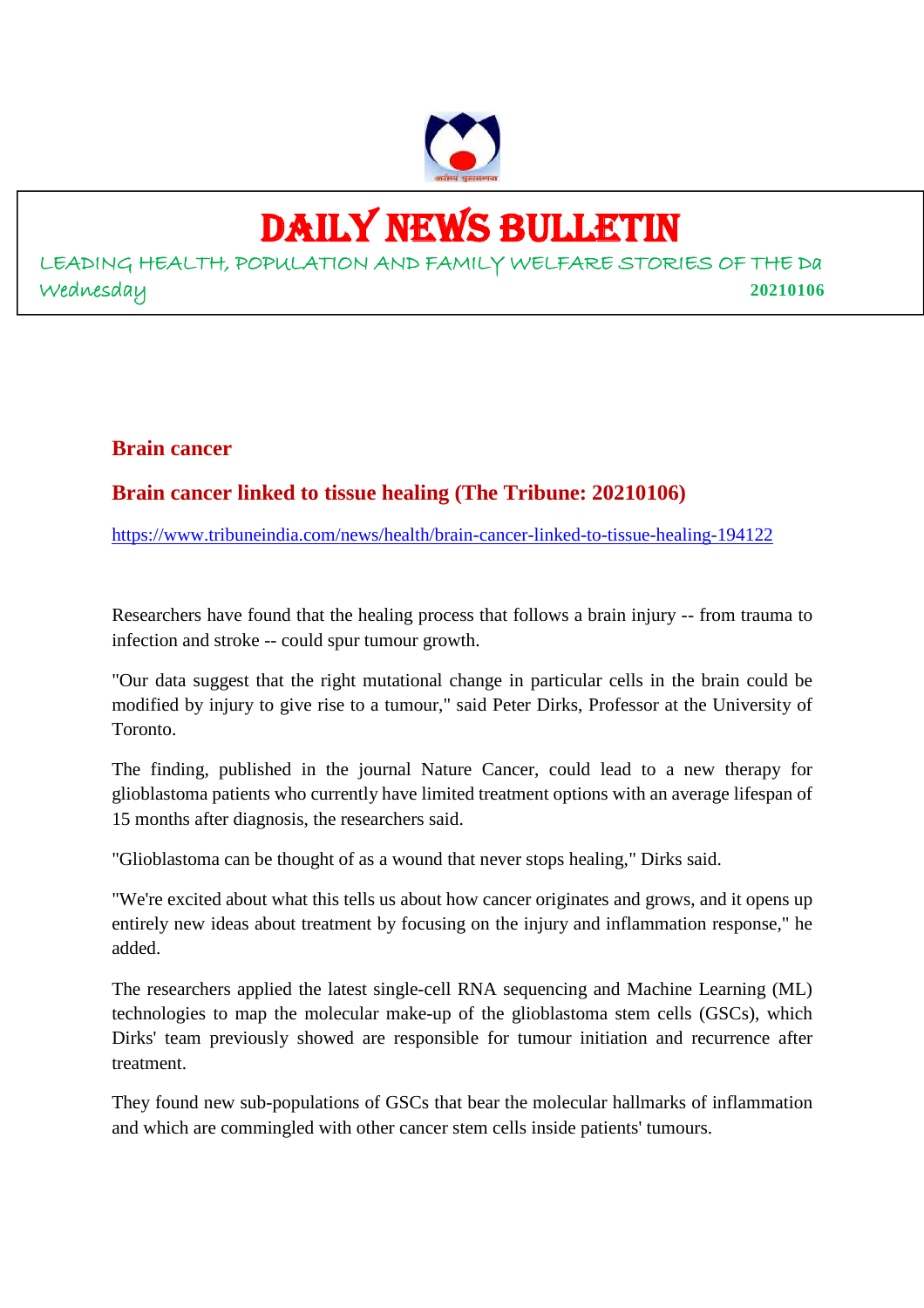It suggests that some glioblastomas start to form when the normal tissue healing process, which generates new cells to replace those lost to injury, gets derailed by mutations -- possibly many years before patients become symptomatic, Dirks said.

Once a mutant cell becomes engaged in wound healing, it cannot stop multiplying because the normal controls are broken and this spurs tumour growth, according to the study.

The team collected GSCs from 26 patients' tumours and expanded them in the lab to obtain sufficient numbers of the rare cells for analysis. Almost 70,000 cells were analyzed by singlecell RNA sequencing, which detects what genes are switched on in individual cells -- an effort led by Laura Richards, a graduate student in Pugh's lab.

The data confirmed extensive disease heterogeneity, meaning that each tumour contains multiple sub-populations of molecularly distinct cancer stem cells, making recurrence likely as existing therapy is unable to wipe out all the different sub-clones.

A closer look revealed that each tumour has either of the two distinct molecular states - termed "Developmental" and "Injury Response" - or a gradient between the two.

According to the researchers, the developmental state is a hallmark of the glioblastoma stem cells and resembles that of the rapidly dividing stem cells in the brain before birth.

But the second state came as a surprise. The researchers termed it "Injury Response" because it showed an upregulation of immune pathways and inflammation markers such as interferon and TNFalpha, which are indicative of wound healing processes.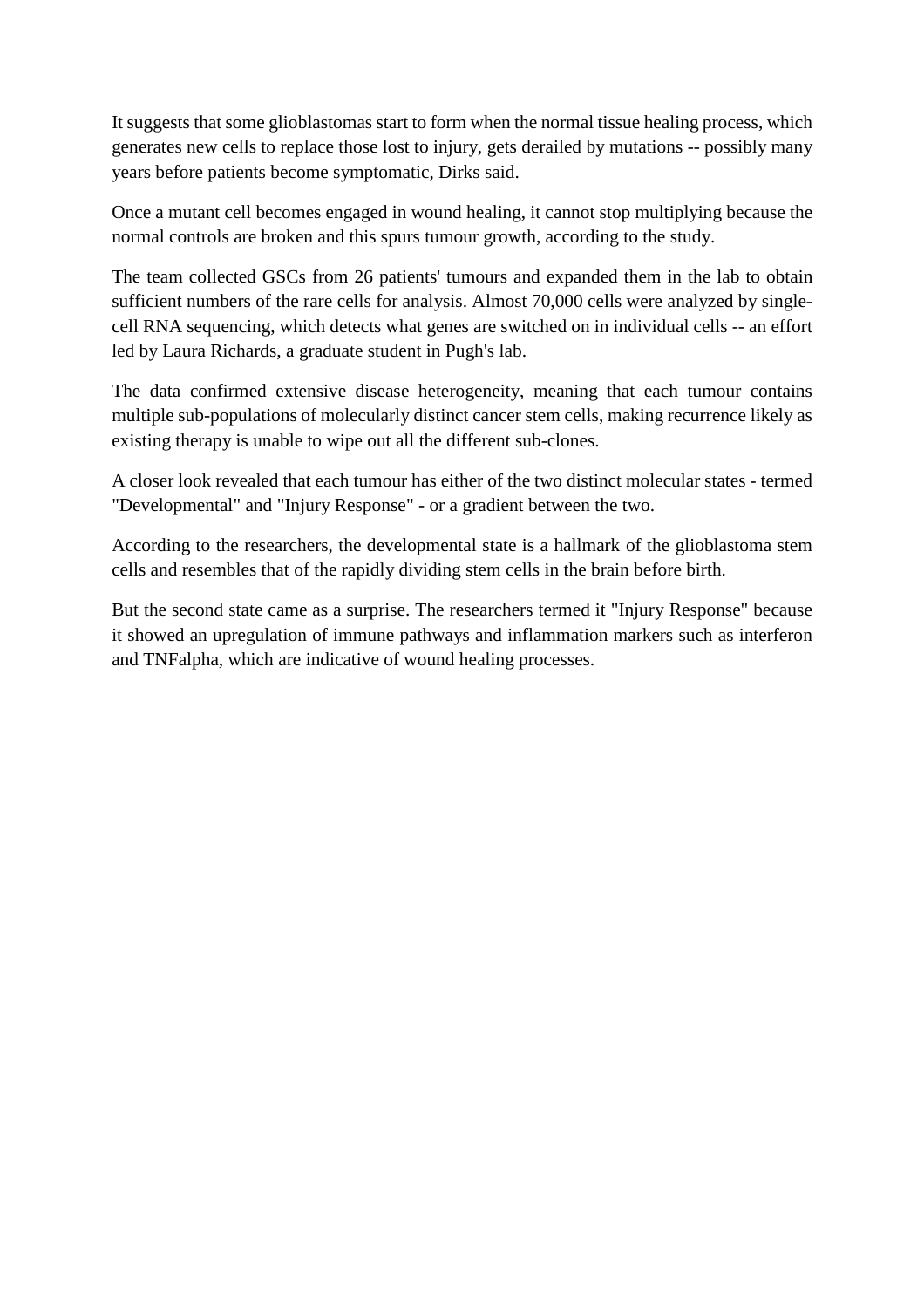# **Metabolic conditions**

# **Brown fat may protect against cardiac, metabolic conditions (The Tribune: 20210106)**

https://www.tribuneindia.com/news/health/brown-fat-may-protect-against-cardiac-metabolicconditions-194121

Brown fat may protect against cardiac, metabolic conditions

For representation only. Photo credit: iStock

People with detectable brown fat are less likely to suffer cardiac and metabolic conditions ranging from Type-2 diabetes to coronary artery disease, a new study suggests.

Brown fat, also called brown adipose tissue, helps maintain your body temperature when you get too cold. Unlike white fat, which stores calories, brown fat burns energy and scientists hope it may hold the key to new obesity treatments.

"For the first time, it reveals a link to lower risk of certain conditions. These findings make us more confident about the potential of targeting brown fat for therapeutic benefit," said Paul Cohen, Assistant Professor at The Rockefeller University Hospital in the US.

The study, published in the journal Nature Medicine, confirms and expands the health benefits of brown fat suggested by previous studies.

For the study, the researchers reviewed 130,000 PET scans from more than 52,000 patients and found the presence of brown fat in nearly 10 per cent of individuals.

Several common and chronic diseases were less prevalent among people with detectable brown fat. For example, only 4.6 per cent had Type-2 diabetes, compared with 9.5 per cent of people who did not have detectable brown fat. Similarly, 18.9 per cent had abnormal cholesterol, compared to 22.2 per cent in those without brown fat.

Moreover, the study revealed three more conditions for which people with brown fat have lower risk: hypertension, congestive heart failure, and coronary artery disease -- links that had not been observed in previous studies.

Another surprising finding was that brown fat may mitigate the negative health effects of obesity. In general, obese people have increased risk of heart and metabolic conditions; but the researchers found that among obese people who have brown fat, the prevalence of these conditions was similar to that of non-obese people.

"It almost seems like they are protected from the harmful effects of white fat," said Cohen.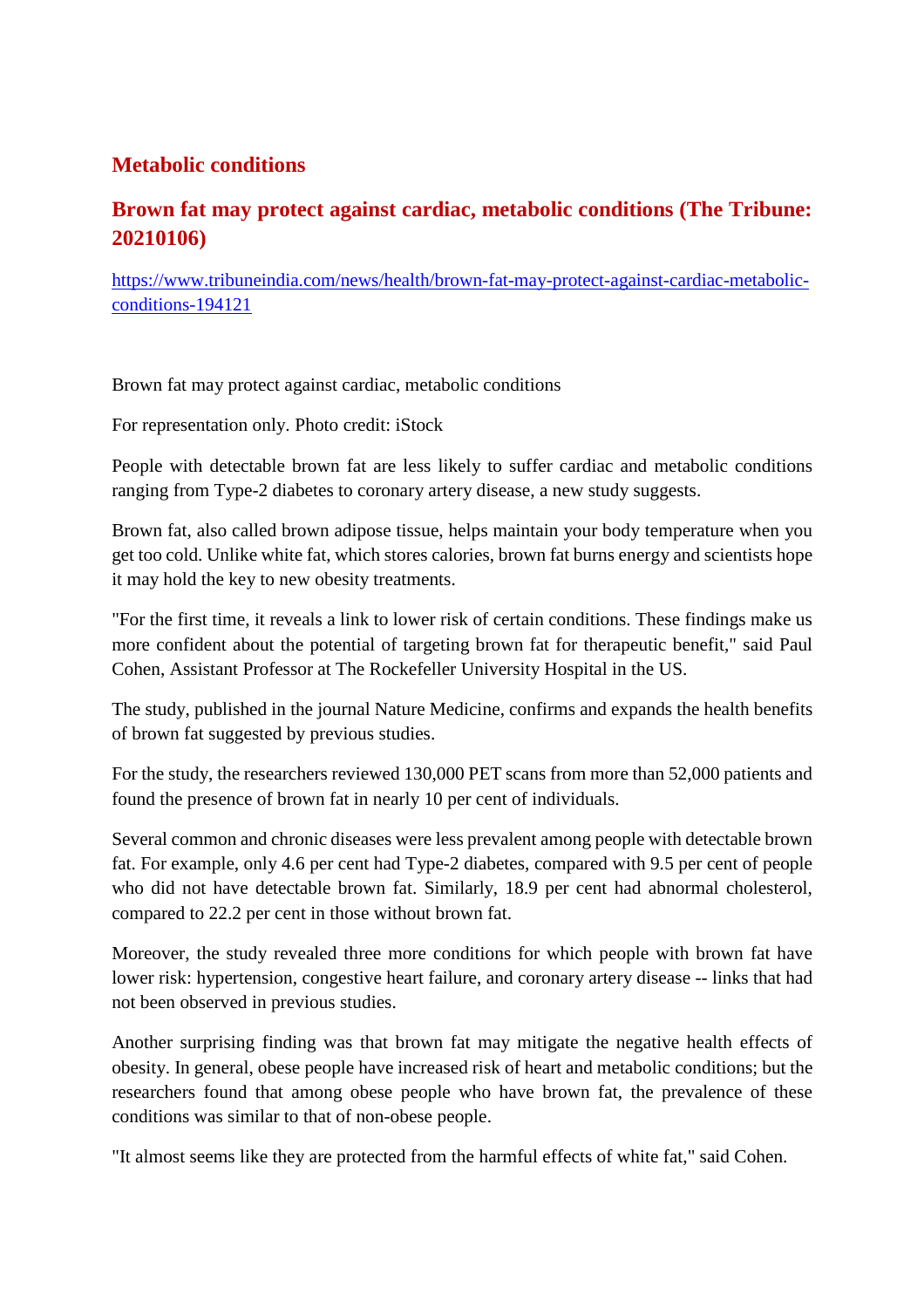The role of brown fat is more mysterious in other conditions like hypertension, which is tightly connected to the hormonal system.

"We are considering the possibility that brown fat tissue does more than consume glucose and burn calories, and perhaps actually participates in hormonal signalling to other organs," the researcher said.

The team plans to further study the biology of brown fat, including by looking for genetic variants that may explain why some people have more of it than others -- potential first steps toward developing pharmacological ways to stimulate brown fat activity to treat obesity and related conditions.

## **COVID-19 variant**

# **England in lockdown: On rapid spread of COVID-19 variant (The Tribune: 20210106)**

https://www.thehindu.com/opinion/editorial/england-in-lockdown-on-rapid-spread-of-covid-19-variant/article33504233.ece

The rapid spread of the new COVID-19 variant should alert other countries to remain vigilant

In a bid to control the spread of the highly transmissible new COVID-19 variant (VOC 202012/01), the U.K. announced on Monday a fresh lockdown in London and southeast England, which is expected to be in force till mid-February. The decision comes after much dithering; the scientific advisory panel had recommended days before Christmas that the government consider a national lockdown, including shutting down educational institutions. As on January 4, the U.K has reported 2.7 million cases and over 75,500 deaths, the secondhighest toll in Europe. More than 50,000 new cases have been reported daily since December 29, 2020, with a peak of nearly 59,000 cases on January 4 and over 400 deaths daily. On Monday, more than 26,000 COVID-19 patients were admitted in hospitals, an increase of 30% from the previous week. Though the new variant does not cause increased disease severity or mortality, a surge in cases and hospitalisation can lead to more deaths. It is more transmissible, the reason why the reproduction number (number of people a person can infect) is 1.5-1.7; the spread is considered to be under control when the reproduction number is less than 1. Based on an analysis of cases and genome sequences of nearly 44,500 samples collected from England between September 21 and December 13, it was found that even during the previous lockdown, the new variant spread in many locations. This even as fresh cases were generally dropping due to reduced spread of the then dominant strain.

There is evidence that the earlier lockdown was effective in containing the previously predominant strain, suggesting that the new variant grew in absolute terms. The rapid spread of the new variant even during the previous lockdown might not reflect a general failure of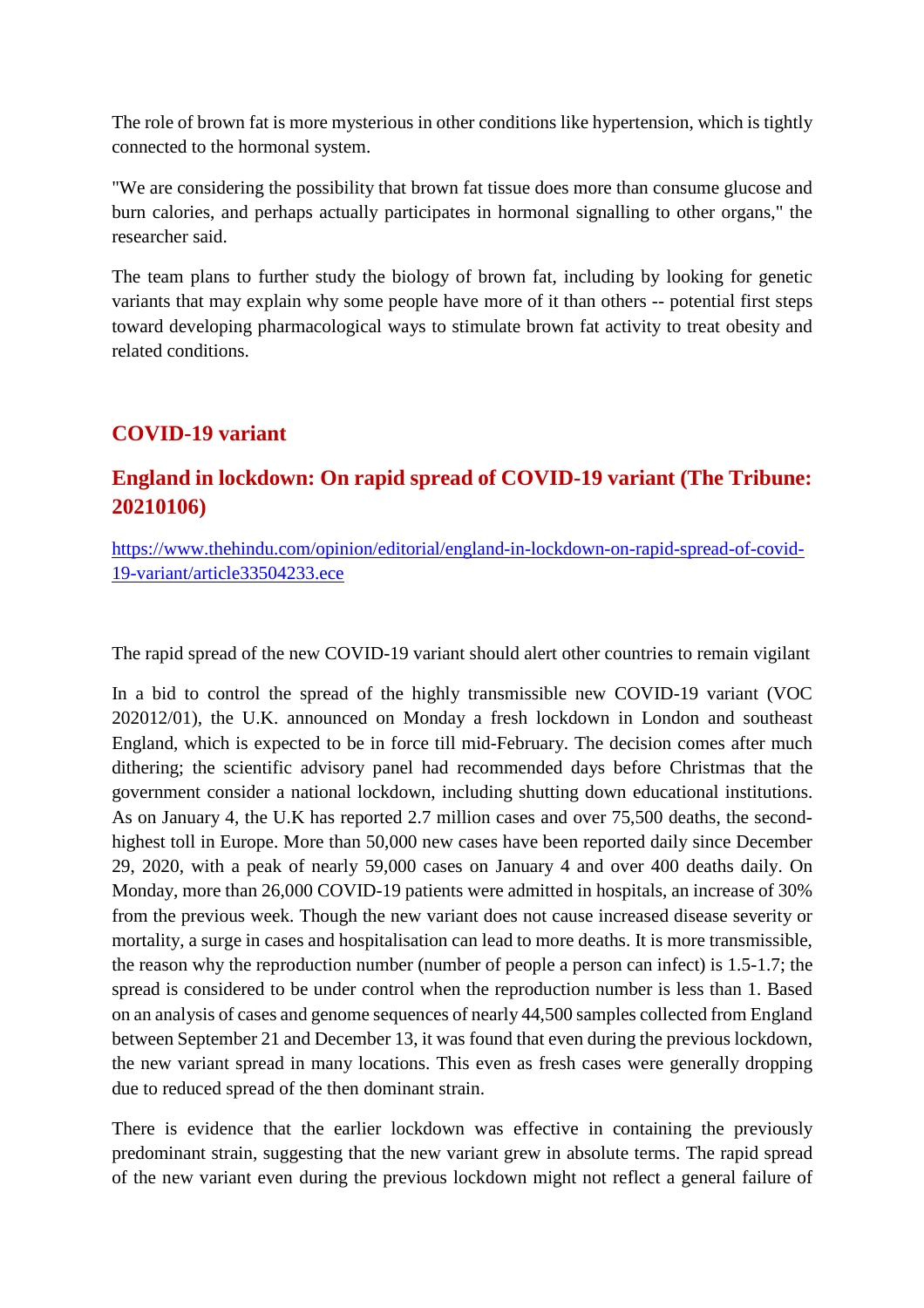control measures but highlights the inherent nature of the new variant to rapidly spread given its higher transmissibility. That areas with slower baseline virus spread also reported a slightly reduced spread of the new variant suggests that it is indeed possible to reduce if not suppress the transmission of the new variant if the lockdown is stricter and compliance is better. It is for this reason that unlike in the previous lockdown, schools and universities too are to be closed now. The new variant appears to affect a greater proportion of individuals under 20 years. The selective spread among the young might probably be more because educational institutions were open during the previous lockdown than due to the inherent nature of the virus. Since a resurgence of the new variant is likely when the lockdown is lifted, the focus is on accelerating vaccine roll-out so that much of the population is protected and transmission is cut. The spread of new variants should alert other countries, particularly South Africa where a problematic mutation has been found, to remain vigilant.

#### **Covid vaccination**

# **Delhi Police register 60,000 staff for Covid vaccination (Hindustan Times: 20210106)**

https://epaper.hindustantimes.com/Home/ArticleView

On December 28, staff had been asked to update their personal details and list comorbidities; process likely to be completed in the next two days

7,612 personnel in total so far have been infected, show statistics shared by the police department on January 1. Sanchit Khanna/HT PHOTO

Delhi Police on Tuesday said they had completed the registration and updating the personal details of nearly 60,000 personnel of the force so far, with the process for the remaining 20,000 staff likely to be completed in a day or two.

The registration and details update drive by the city police for their personnel, who are among the list of front line workers, was started last week following chief minister Arvind Kejriwal's announcement that the Delhi government had identified 5.1 million people who will be the first to get the Covid-19 vaccine shots.

On December 28, special commissioner of police (operations) Muktesh Chander, who is the Covid-19 nodal officer for Delhi Police, had issued a notice along with the declaration form, asking all police personnel to update their age, mobile numbers and place of posting, apart from details of one or more comorbidities that they may be suffering from.

"The updated data of 70-75 % personnel from various departments has been received so far. We are expecting to complete the entire process by Wednesday. The data is now being uploaded on intraDP, the internal network of the Delhi Police," said special CP Chander,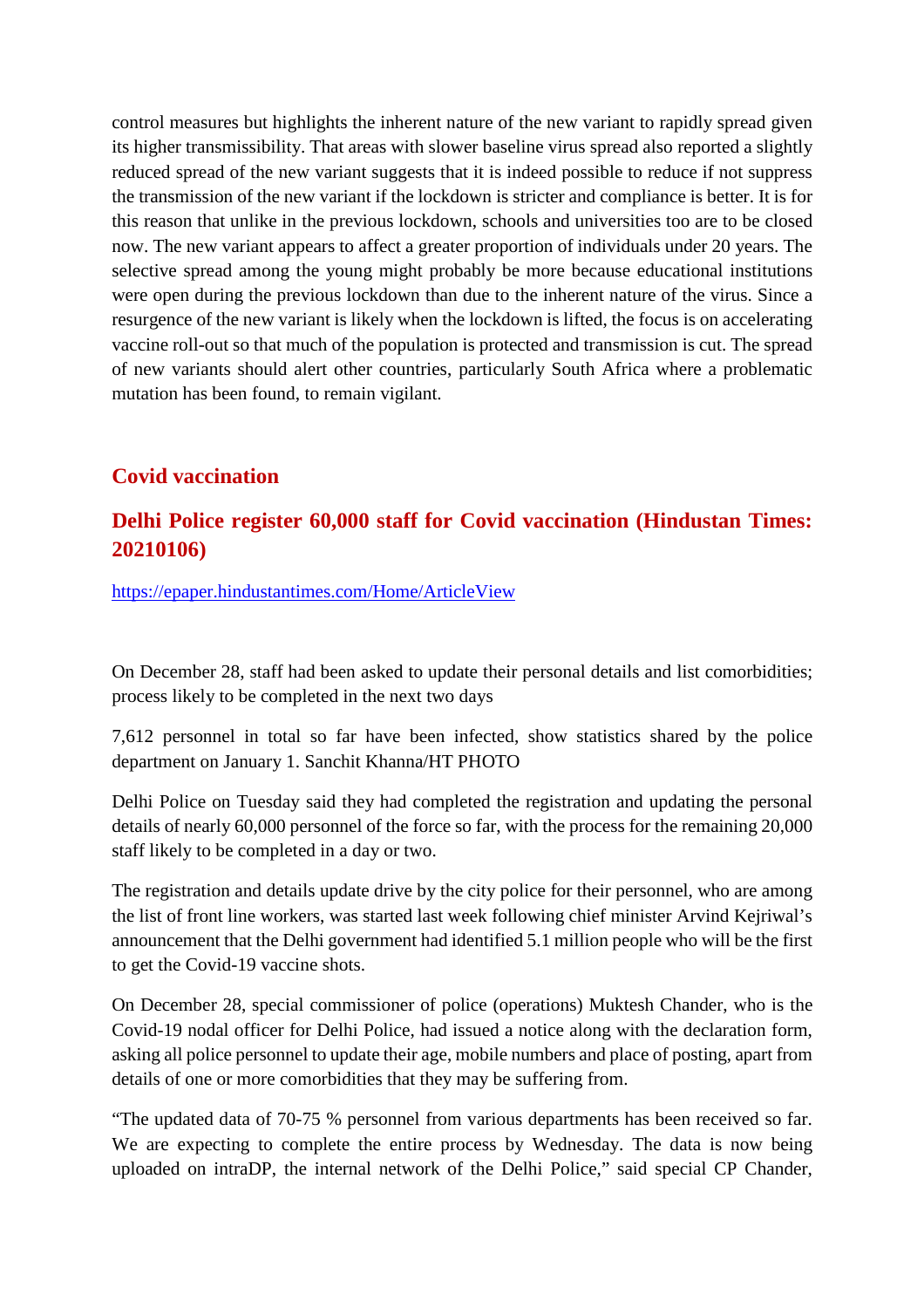adding that the compiled list will be uploaded on the government's Covid-19 vaccination portal.

About the process of vaccination, the special CP said that the personnel would receive SMS on their registered mobile numbers, asking them to be present at the vaccination centre nearest to their place of posting on the day they are called on.

At least 32 Delhi Police personnel have lost their lives due to Covid-19 since May last year, while 7,612 personnel in total so far have been infected, show statistics shared by the police department on January 1.

A senior police officer, associated with the drive, said that the registration and update drive was scheduled to be completed by January 3 (Sunday), since the police department already maintains a record of the details of all their staff including their age, mobile numbers and their current place of postings.

"However, the process got delayed because many personnel had changed their mobile numbers and had not got them updated on the main record book maintained by the establishment branch. Such personnel were directed to get their new contact numbers updated immediately," the officer said.

"Since the personnel have also been given a declaration form, asking them to mention the comorbidities they are suffering from, the exercise would also help us maintain a database of health issues of police staff and decide their nature of job and place of postings accordingly," said another police officer.

Police step up security at vaccine centres

Anticipating that people, who are not being included in the first phase of vaccination, may turn up at centres and insist on getting the Covid-19 shots, adequate security arrangements is being put in place. Between 5 and 10 personnel will be deployed at each vaccination centre, depending upon how big the centre is and the number of people arriving there for vaccination, senior officials said.

The police have already started deploying personnel at the 600 plus vaccines storage centres, where arrangements for storage by the Delhi government is on in full swing.

"As of now two-three personnel remain deployed round-the-clock at each storage centre. The number may be increased once the storage of the vaccines starts," said deputy commissioner of police (south) Atul Kumar Thakur.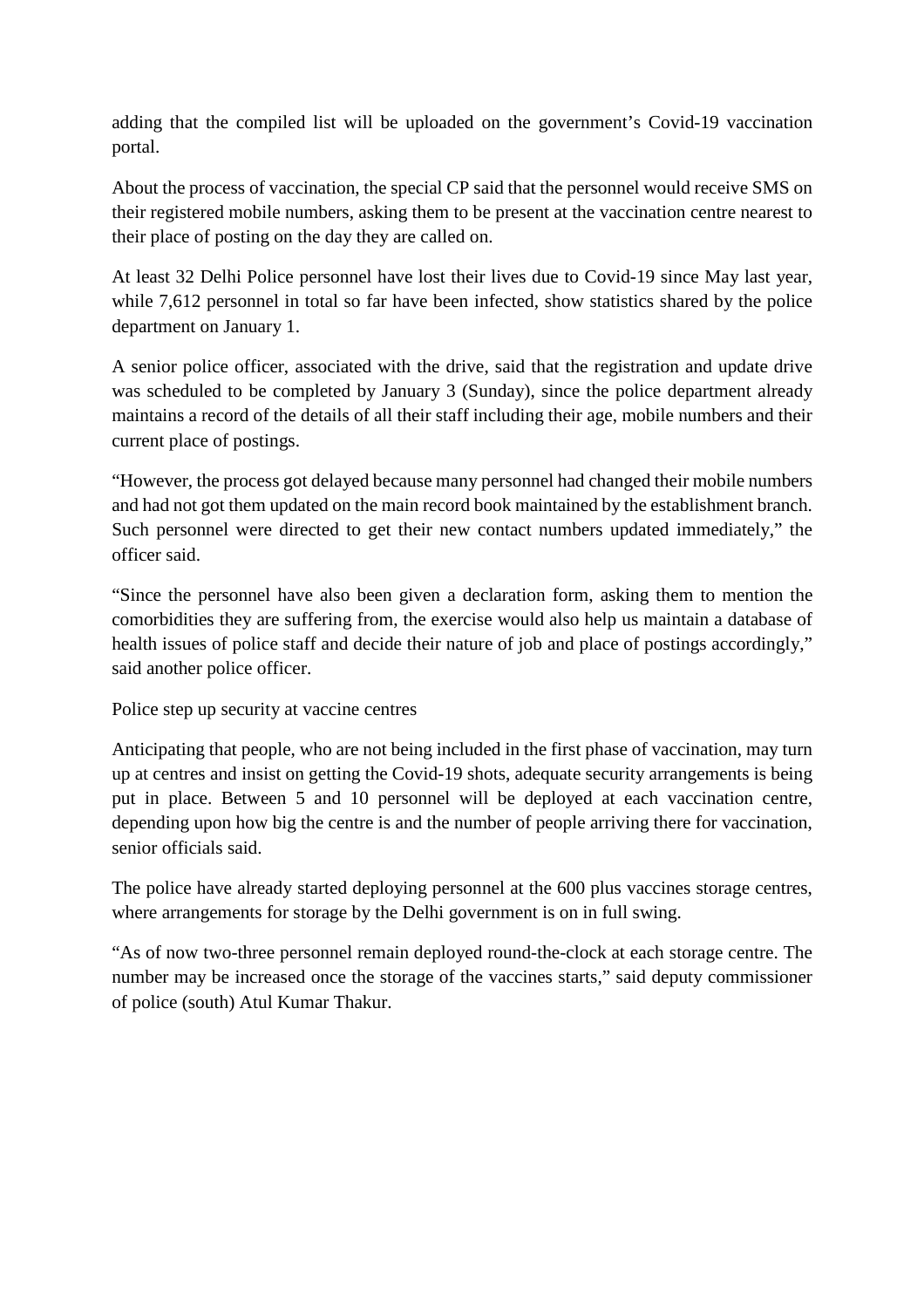# **Covid vaccine**

# **Covid vaccine dry run to be held at eight centres today (Hindustan Times: 20210106)**

https://epaper.hindustantimes.com/Home/ArticleView

New Delhi : Delhi has prepared for another round of dry runs for coronavirus disease (Covid-19) vaccination drive at several centres run by the municipal corporations as the city reported fewer than 1,000 cases of the viral infection for the twelfth day in a row.

On Tuesday, the city added 442 new cases of Covid-19 to its tally, taking the total to over 627,000 cases so far. Another 12 deaths reported in the daily health bulletin took the toll to 10,609.

With few cases even as the city conducted almost 80,000 tests, the positivity rate – proportion of samples that return positive among total tested – to 0.55%. The positivity rate has remained below 1% for nine days now indicating that the spread of the infection is in control.

This comes even as the city has reported 13 cases of infections with the new UK variant, eight of whom are Delhi residents. The new variant has at least 23 mutations, one of which is in the receptor binding domain of the spike protein that is used by the virus to enter the human cells. Experts believe that the new variant is 70% more transmissible that the ones currently in circulation, sparking fears of a surge again.

The number of people hospitalised with the infection has remained below 2,000 for three days now for the first time since the numbers started increasing in May-end.

The vaccination dry run will be held on Wednesday at Hindu Rao hospital and Kasturba hospital of the north corporation and six polyclinics and maternal and child welfare centres under the South Corporation in Hari Nagar, Madipur, Bijwasan, Sriniwas Puri, Fatehpur Beri, and Defence Colony.

The dry run helps in addressing any functional issues that might arise when the actual vaccination drives begin. Two vaccines – by Serum Institute of India and Bharat Biotech – have received emergency use authorisation from the country's apex drug regulator and the Union health ministry plans to roll them out within ten days.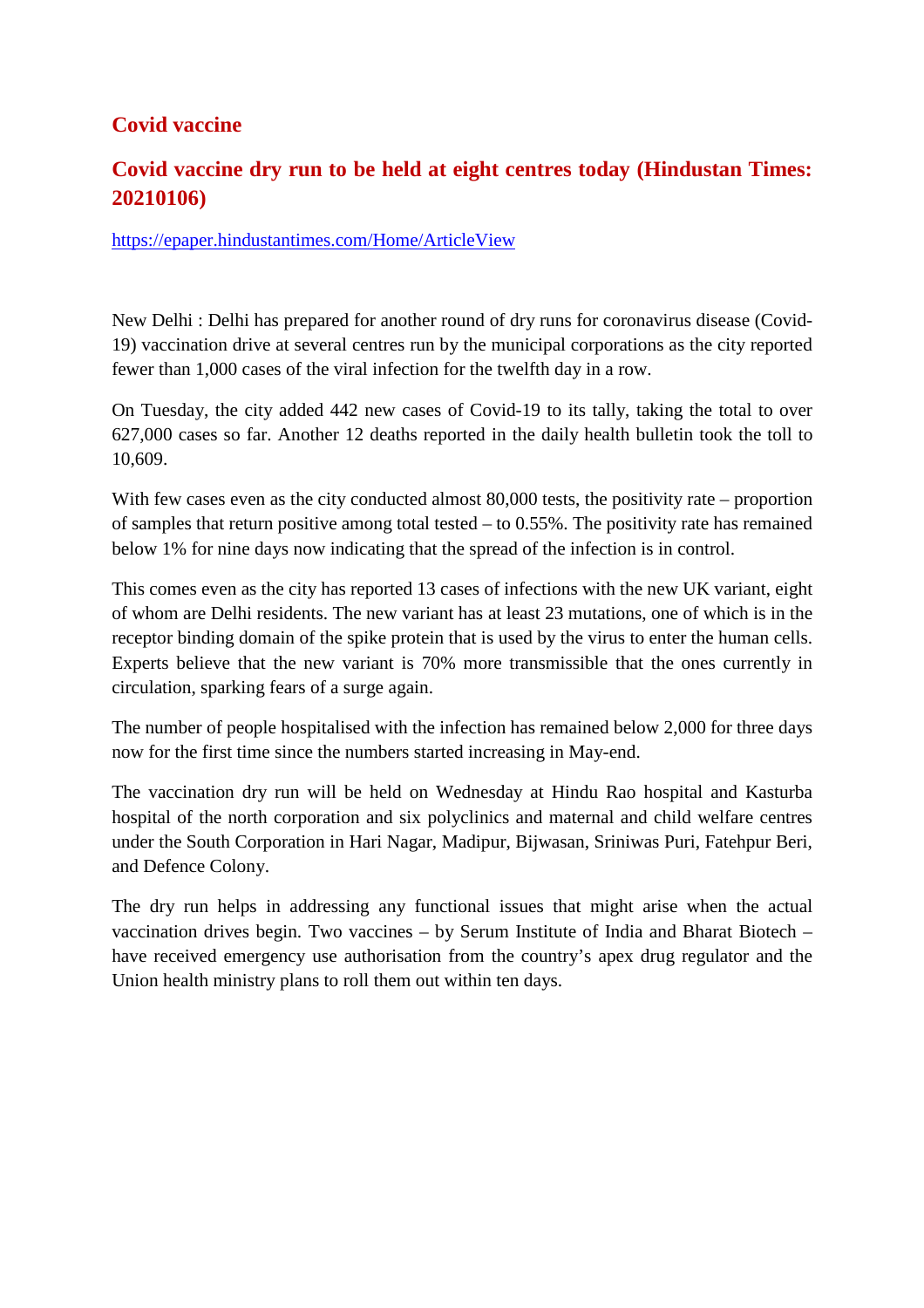#### **'Airborne transmission of coronavirus**

# **'Airborne transmission of coronavirus possible in hospitals, closed rooms'(Hindustan Times: 20210106)**

#### https://www.newkerala.com/news/2021/2745.htm

Coronavirus can be transiently airborne but preventive measures can keep one safe, says a study by CSIR-Centre for Cellular and Molecular Biology (CCMB), Hyderabad and CSIR-Institute of Microbial Technology (IMTech), Chandigarh.

The two institutes on Tuesday released data on the air-borne nature of coronavirus, SARS-CoV-2. Scientists have worked with three hospitals each in Hyderabad and Chandigarh to find if the virus particles can be found in air samples in the hospital wards. They used an air sampler that can collect the virus particles, and then looked for their presence using RT-PCR.

"In this study, the virus was found in air samples from Covid-19 wards from hospitals but not from non-COVID-19 wards. This suggests that the demarcation of hospital zones has been an effective strategy. The study also showed the chances of picking up SARS-CoV-2 in air is directly related to number of Covid-19 positive cases in the room, their symptomatic status and the duration of exposure."

"When Covid-19 individuals spent longer hours in a room, the virus is found in air for more than 2 hours even farther than 2 metres from their seating places. But for asymptomatic cases, they showed the virus does not spread farther from them when they are seated in a room without perceived air flow due to a fan or AC," it said.

"Till the vaccines are available, social vaccine that is wearing mask is the best prevention," said Dr Sanjeev Khosla, Director, IMTech.

"All these findings do show that the coronavirus can stay in air for some time. But they also strengthen the importance of Covid-19 preventive guidelines that we already have in place to curb this pandemic. If we ensure that we follow hygiene protocols such as regular hand washing, using masks effectively and preventing symptomatic people from public mixing, we can start getting back to normalcy more comfortably. Detecting and isolating the positive cases early on can help prevent the spread among other family members in a home setting too," said Dr Rakesh Mishra, Director, CCMB and also the corresponding author on this study.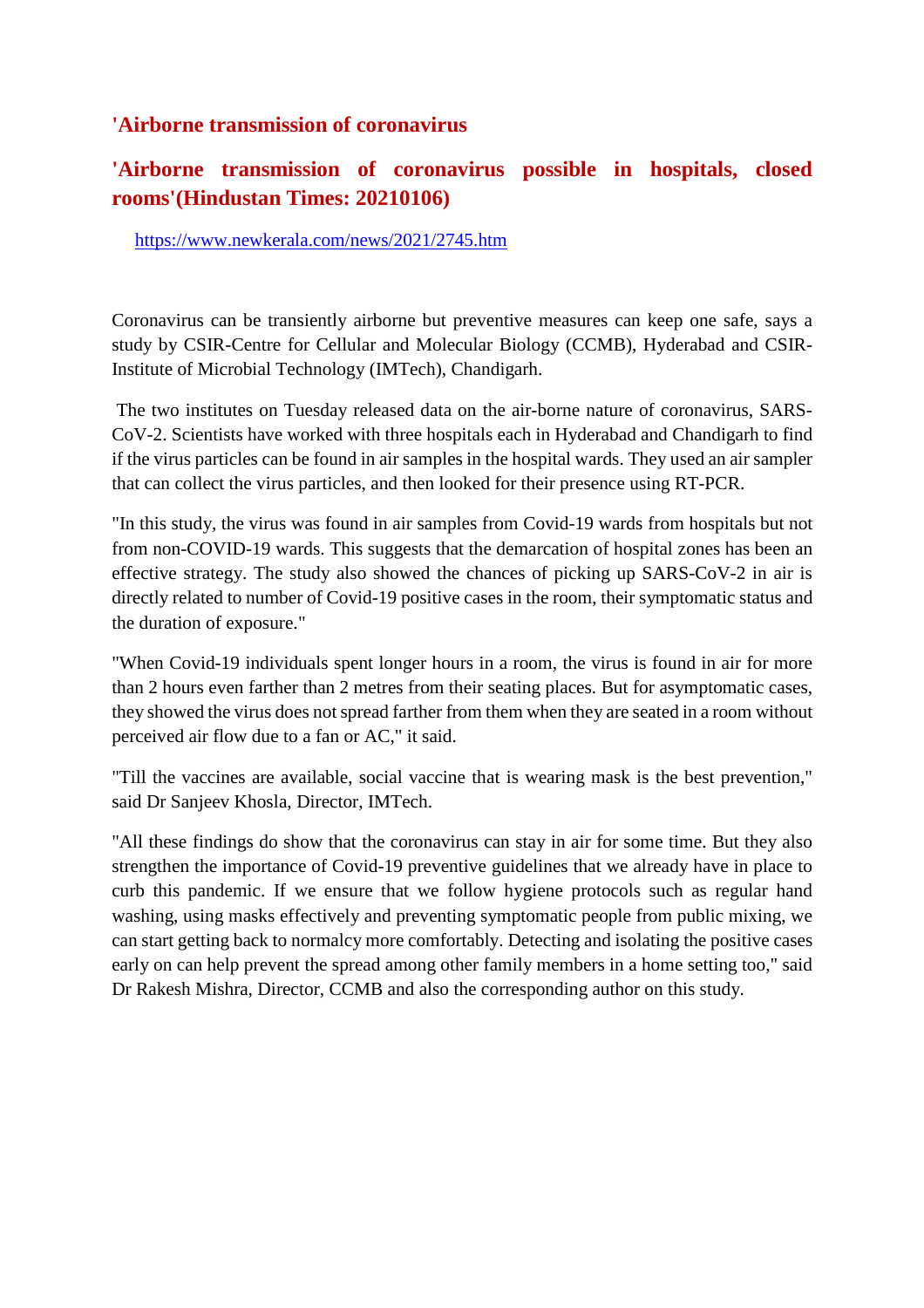#### **New Cases (Hindustan: 20210106)**

https://epaper.livehindustan.com/imageview\_556162\_86309932\_4\_1\_06-01-2021\_4\_i\_1\_sf.html

# 24 घंटे में 16,375 नए केस सामने आए, 56 फीसदी संक्रमित घरों में उपचाराधीन

<mark>र</mark>:कोरोना के मामले छह माह बाद सबसे कम

#### नई दिल्ली | विशेष संवाददाता

भारत में छह महीने से अधिक समय बाद एक दिन में सबसे कम 16.375 नए मामले समाने आए है। देश में संक्रमण के मामले बढ कर मंगलवार को 1.03.56.844 हो गए। वहीं 201 और लोगों की मौत के बाद मतक संख्या बढ़कर 1,49,850 हो गई।

.<br>देश में सकिय मरीजों की संख्या लगातार घट रही है तथा मौजदा समय में ऐसे रोगियों की संख्या ढाई लाख से कम है। सक्रिय मरीजों में से 44 फीसदी ही अस्पतालों में भर्ती हैं। जबकि 56 फीसदी में मामली लक्षण हैं और वह घरों में ही चिकित्सकीय निगरानी में हैं।

केंद्रीय स्वास्थ्य सचिव राजेश भूषण ने बताया कि सक्रिय रोगियों की संख्या सितंबर मध्य में 10 लाख थी जो अब ढाई लाख से नीचे आ चुकी है। उन्होंने कहा कि कोरोना की कुल संक्रमण दर 5.87 हो गई है। जबकि यदि पिछले एक सप्ताह की संक्रमण दर देखें तो यह 1.97 दर्ज है। 23 दिसंबर से अब तक संक्रमण दर तीन फीसदी से नीचे बना हुआ है।

 $\frac{1}{2}$ 

०४ जुलाई

03.39768

०२ सितंबर



०२ अक्तूबर

०१ नवंबर

०१ दिसंबर

०५ जनव

लॉकडाउन खुलने के बाद तेजी  $\mathbf{1}$ से बढने लगे थे मामले शहरों के बाद गांवों में संक्रमण  $\overline{2}$ . बढने से बढी थी परेशानी एसओपी जारी होने के बाद शादी– 3. समारोह में लोग एकत्र हुए प्रभावित राज्यों से आने वालों ने  $\overline{4}$ . संक्रमण की रफ्तार बढाई ब्रिटेन से आए लोगों ने कोरोना 5. के नए प्रारुप को फैलाया पांच बडे फैसले लॉकडाउन खुलने के बाद भी  $\mathbf{1}$ स्कलों को नहीं खोलना मास्क नहीं लगाने पर राज्यों द्वारा जुर्माना वसूला जाना शादी समारोह में 100 लोगों की 3. छट को कम करना विदेशी उड़ानों पर लॉकड़ाउन  $\overline{4}$ खलने के बाद भी रोक महाराष्ट ने दिल्ली समेत पांच 5. राज्यों से आने वालों की जांच की पांच बडी उपलब्धियां भारत में दो कोरोना वैक्सीन  $\mathbf{1}$ परीक्षण शुरू हुआ लॉकडाउन के बाद भी ऑनलाइन  $2.$ पढ़ाई रही शुरू कोविशील्ड और कोवैक्सीन को  $\overline{3}$ . भारत में मिली मंजूरी आरोग्य सेतु ऐप से संक्रमित  $\overline{4}$ लोगों की पहचान हो सकी। कोरोना से ठीक होने वालों की 5 दर 96.32 प्रतिशत पहुंची।

पांच बडी बाधाएं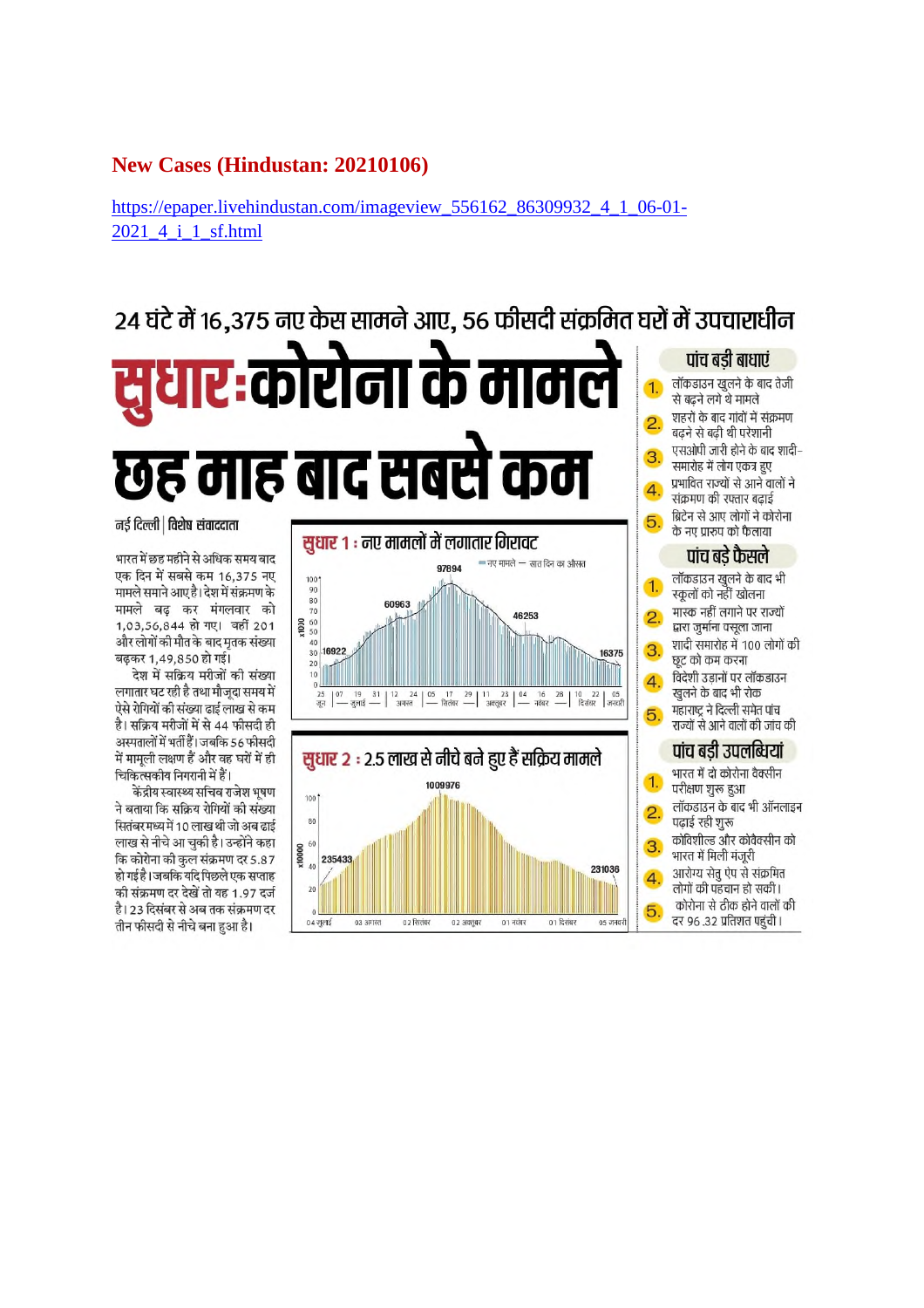#### **Child Health (Hindustan: 20210106)**

https://epaper.livehindustan.com/imageview\_556162\_86312746\_4\_1\_06-01- 2021 4 i 1 sf.html



#### **Covavaccine (Hindustan: 20210106)**

https://epaper.livehindustan.com/imageview\_556162\_86324956\_4\_1\_06-01- 2021\_4\_i\_1\_sf.html

# स्वदेशी कोवैक्सीन लोगों की अनुमति से ही लगेगी : आईसीएमआर



.<br>भारत बायोटेक के कोवैक्सीन की मंजूरी

पर उठे सवालों के बीच स्वास्थ्य अनुसंधान विभाग के सचिव और आईसीएमआर के महानिदेशक डॉ. -<br>बलराम भार्गव ने कहा कि इस टीके को वलीनिकल टावल मोड में इस्तेमाल की

.<br>मंजरी दी गई है। इसका मतलब यह है कि टीके को लगाने से पूर्व संबंधित व्यक्ति .<br>से उसी प्रकार लिखित अनुमति हासिल त उता प्रकार त्याखत अनुभात हाल<br>करनी होगी, जिस प्रकार क्लीनिकल 

दस्तावेजों पर दस्तखत कराए जाते हैं, जिसमें टीके के संभावित खतरों का भी जिक्र होता है। अगर क्षति होती है तो मआवजे का भी प्रावधान होता है। .<br>भार्गव ने मंगलवार को कहा कि भारत बायोटेक टीके को मंजरी में वागद्य द्वारा का नजूब<br>क्लीनिकल ट्रायल के प्रावधानों को लाग किया गया है। दमके पहले चरण

 $\overline{\mathbf{375}}$  and sufficies  $\overline{\mathbf{380}}$  and  $\overline{\mathbf{380}}$  and  $\overline{\mathbf{380}}$ टीका पूरी तरह से सुरक्षित ⊪

टीका लगाने के बाद भी उसका लगातार चिकित्सकीय फॉलोअप टाका समान के बाद ना उसका समाप्त सकता है।<br>किया जाएगा। यह प्रक्रिया करीब-करीब वैसे ही होती है, जैसी<br>क्लीनिकल टायल के दौरान अपनाई जाती हैं। ê

.<br>के परीक्षण 375 और दसरे चरण के 380 लोगों पर हुए हैं, जबकि तीसरे चरण के परीक्षण अभी जारी हैं। उन्होंने  $\lim_{n\to\infty}$ 

कहा कि दसरे चरण के बाद दवा या टीके को सीमित इस्तेमाल की मंजूरी दी जा सकती है।

#### भारत से टीका खरीदने की तैयारी में कजाकिस्तान

.<br>भारत में कजाकिस्तान के राजदूत येरलन अलिम्बेव ने कहा कि उनका देश कोरोना टीके खरीदने के लिए तैयार है और इस टाक खरादन के लिए तयार है और इस<br>संबंध में भारत सरकार से बातचीत करेगा<br>राजदत ने कहा कि डीसीजीआई की ओर राजकुर न कहा कि असलाजाब का जारे<br>से दो कोरोना टीकों को मिली मंजूरी के<br>बाद कजाकिस्तान टीके खरीदने की तैयारी<br>में है | सीरम इंस्टीट्यूट ऑफ इंडिया के न है। सारन परपुरात ने ट्विटर पर<br>सीईओ अदार पूनावाला ने ट्विटर पर<br>घोषणा की है कि उनकी कंपनी कोविशील्ड<br>नामक कोरोना टीके का निर्यात सभी देशों को करने के लिए स्वतंत्र है।

#### मतभेदों को भुलाकर साथ आए सीरम और भारत बायोटेक

.<br>हैदराबाद। कोरोना टीका बनाने वाली देश की दो प्रमुख कंपनियों सीरम रूपरायाचा यात्रांना ठावत यात्रा यात्रा यस का वा प्रमुख कवानचा सारंग<br>इंस्टीटयट ऑफ इंडिया और भारत बायोटेक ने मंगलवार को आपसी मतभेदों इस्टार्ट्यूट आफ डावर्स आर मारत बायाटक में मगलवार का आवशा मतम्बत<br>को भुलाकर टीके की सुगम उपलब्धता सुनिश्चित करने की प्रतिबद्धता जताई<br>है | दोनों कंपनियों ने कहा कि वे भारत तथा विश्व स्तर पर टीकों के विकास, विनिर्माण तथा आपनि के लिए मिलकर काम करेंगी। दोनों कंपनियों ने आन्ने ावानमाण वया आशुरत के तिल मत्तकर काम करना। 'चाना कंपानचा' ने अवन–<br>अपने ट्विटर खाते पर जारी एक संयुक्त बयान में कोविड–19 टीके के<br>विकास, विनिर्माण व आपूर्ति के साझे उद्देश्य की प्रतिबद्धता जाहिर की। संयुक्त नियान में कहा कि वे भारत समेत दुनिया के लिए टीकों के विकास, विनिर्माण<br>बयान में कहा कि वे भारत समेत दुनिया के लिए टीकों के विकास, विनिर्माण

सीरम के सीईओ अदार पूनावाला ने फाइजर, मोंडर्ना<br>और ऑक्सफोर्ड–एस्ट्राजेनका के अलावा अन्य सभी<br>टीकों को पानी बराबर करार दिया था । एक दिन पहले एक दिन पहले की थी भारत बायोटेक ने इस बयान की आलोचना की थी। आलोचना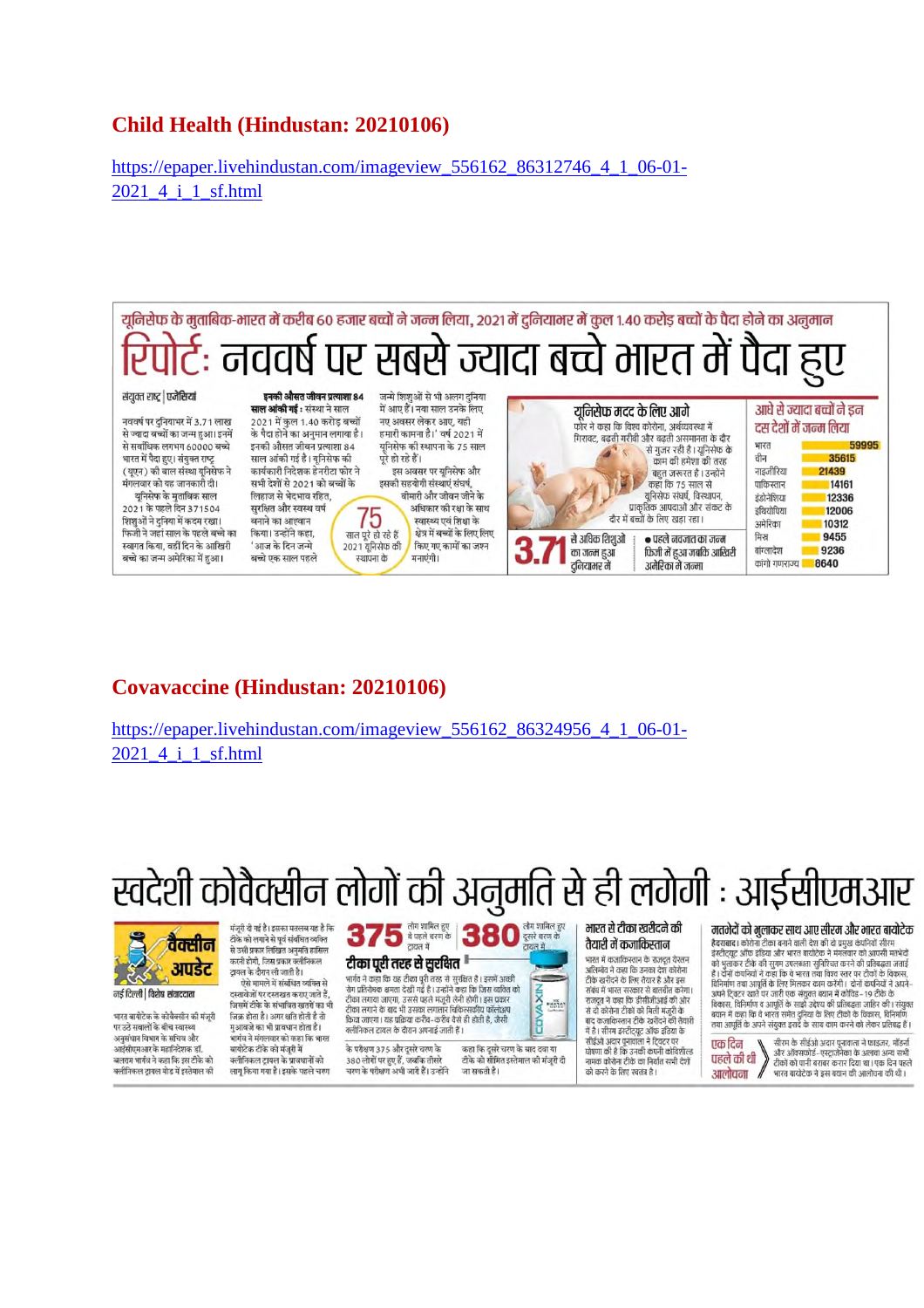#### **Vaccination (Hindustan: 20210106)**

https://epaper.livehindustan.com/imageview\_556163\_86257652\_4\_1\_06-01- 2021 5 i 1 sf.html

# **महामारी से जंग:** स्वास्थ्य सचिव ने कहा- सरकार से मंजूरी मिलते ही शुरू हो जाएगा अभियान

मि टाकाकरण क अ dal

#### नई दिल्ली | विशेष संवाददाता

केंद्रीय स्वास्थ्य सचिव राजेश भषण ने मंगलवार को कहा कि कोरोना के टीके को मंजूरी दिए जाने के दस दिनों के भीतर टीकाकरण कार्यक्रम शरू करने की तैयारियां परी हो चकी हैं। पर. इसकी शरुआत कब होनी है, वह फैसला केंद्र सरकार को लेना है।

हरी झंडी का इंतजार:कोरोना के दो टीकों को तीन जनवरी को मंजूरी दी गई थी। इस हिसाब से स्वास्थ्य मंत्रालय 13 जनवरी तक टीकाकरण कार्यक्रम शरू करने में सक्षम है। अब सिर्फ शीर्ष स्तर पर हरी झंडी मिलने का इंतजार किया जा रहा है। 30 करोड लोगों को जलाई तक टीका लगाया जाएगा, तब तक इतनी वैक्सीन सरकार के पास उपलब्ध होगी।

चार डिपो से राज्यों को भेजी जाएगी **वैक्सीन :** भूषण ने बताया कि देश भर में टीकाकरण का पूर्वाभ्यास भी सफल रहा है। निर्माताओं के यहां से टीके की खेप केंद्र सरकार के चार मेडिकल भंडारडिपो करनाल, मुंबई, चेन्नई तथा कोलकाता .<br>में पहंचाई जाएगी। वहां से राज्यों के टीका डिपो में भेजी जाएगी, जिनकी संख्या 37 है। वहां से फिर जिला और जिले से प्राथमिक स्वास्थ्य केंद्रों या अन्य केंदों में टीका भेजा जाएगा।

स्वास्थ्यकर्मियों को पंजीकरण की **जरूरत नहीं :** स्वास्थ्य सचिव ने कहा कि शुरुआत में स्वास्थ्यकर्मियों एवं अग्रिम पंक्ति के कार्यकर्ताओं को टीका लगाया जाएगा। उन्हें कोविन पर पंजीकरण की जरूरत नहीं है। उनके आंकडे सरकार के पास पहले से हैं। इन दो श्रेणियों में करीब तीन करोड़ लोग आते हैं।

▶ एसएमएस से जानकारी पंज 03



स्कूलों में शिक्षकों को पहले टीका लगाने की योजना है। भारत बायोटेक के टीके का परीक्षण 12 से 65 प्राथमिकता / स्कूला न खिनको का पहले टाका लगाने का बाजना है । नारत बाबाटक के टाक का परान्नेग 12 से 63<br>प्राथमिकता / साल के आयु के लोगों पर हुआ है । इसलिए इसे 12 साल से अधिक उम्र के बच्चों को दिया जा सकता है ।

# सखदःकरीब एक करोड ने कोरोना को हराया

#### नई दिल्ली | हिन्दुस्तान ब्यूरो

कोरोना के सामने जहां अमेरिका ब्रिटेन समेत पूरी दुनिया बेबस है वहीं करीब एक करोड हिन्दस्तानियों ने इस महामारी को हरा दिया है। 'कोविड19 इंडिया' के मुताबिक, मंगलवार रात तक 99.95 लाख लोग संक्रमण मुक्त हो चुके थे।

स्वास्थ्य मंत्रालय की ओर से जारी आंकड़ों के मुताबिक, अब सिर्फ 2.31 लाख मरीज ही बचे हैं जिनका कोरोना का इलाज किया जा रहा है। दुनिया के मुकाबले देखें तो अमेरिका में संक्रमण



बढने की वजह से ठीक होने वालों की दर 3.5 फीसदी घटी है। अक्तुबर में रिकवरी रेट 62.4 फीसदी था पर अभी

#### जीत की ओर

- एक महीने पहले 100 टेस्ट पर 3.3 मरीज मिल रहे थे. आज 2% से कम
- दनिया में मृत्युदर तीन से 10 फीसदी तक है पर भारत में सिर्फ 1.45 फीसदी
- देश में 1.03 करोड लोग संक्रमित हुए
- पर सिर्फ 2.31 लाख मरीज सक्रिय ● एक महीने पहले 94.6% रिकवरी रेट था जो मंगलवार को 96.30%

तक रहा यह 58 फीसदी है। फ्रांस में भी अक्तबर के मुकाबले जनवरी में कमी दर्ज की गई है जबकि भारत में बढ़त है।



भारत का नेतृत्व देखकर खुशी होती है।

# बोरिस जॉतसत का भारत टौरा रह

नई दिल्ली। ब्रिटेन के प्रधानमंत्री बोरिस जॉनसन ने गणतंत्र दिवस पर अपनी पूर्व निर्धारित भारत यात्रा स्थगित कर दी है। ब्रिटेन में कोरोना की वजह से उन्होंने यह फैसला लिया है। > ब्योरा पेज 07

# **Birdflu (Hindustan: 20210106)**

https://epaper.livehindustan.com/imageview\_556163\_86245132\_4\_1\_06-01-2021 5 i 1 sf.html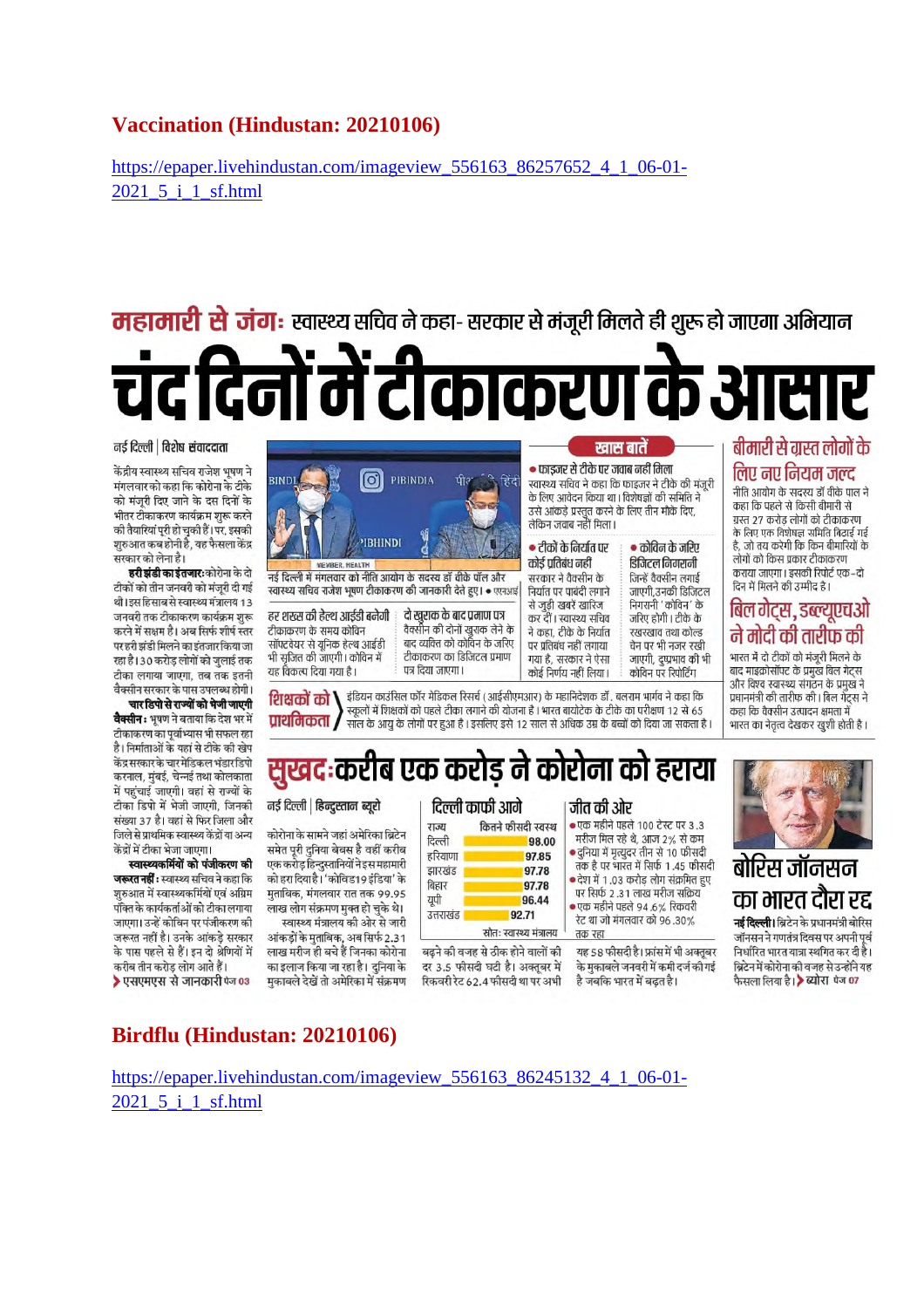# सांसतःहरियाणा से हिमाचल प्रदेश तक बर्ड फ्लू का खौफ

नई दिल्ली | हिन्दुस्तान ब्यूरो

देश के छह राज्यों में बर्ड फ्लू की दस्तक से हडकंप मच गया है। हिमाचल प्रदेश, मध्यप्रदेश, राजस्थान और केरल में बर्ड फ्लू की पुष्टि हो चुकी है, वहीं हरियाणा और गजरात से लिए गए नमनों की रिपोर्ट आना बाकी है।

हरियाणा के बरवाला में एक लाख मुर्गियों की मौत के बाद पोल्ट्री उद्योग सहम गया है। केरल के दो जिलों अलप्पुझा और कोझिकोड के कुछ हिस्सों में मुर्गियों व बत्तखों को मारने की

# केंद्र ने दिए निर्देश

कई राज्यों में पक्षियों में बर्ड फ्लू का संक्रमण पाए जाने के बाद केंद्र ने राज्यों को वायरस का प्रसार रोकने के लिए हरसंभव उपाय करने के निर्देश दिए हैं।

कार्रवाई शुरू कर दी गई है। मध्य प्रदेश के दो जिलों में बर्ड फ्लू की पुष्टि के बाद पूरे प्रदेश में अलर्ट कर दिया गया है। तमिलनाडु, कर्नाटक और महाराष्ट्र में अलर्ट जारी कर दिया गया है। ▶ राज्यों में अलर्ट पेज 15

# **Heart Attack**

**अधय् यन बतातेहक हाटअटैक केजोखम को कम कर सकता ऑलव ऑयल, जानए कैसे(Hindustan: 20210106)**

https://www.livehindustan.com/lifestyle/story-studies-show-that-olive-oil-can-reduce-therisk-of-heart-attack-3725901.html

जैतून के तेल के हमारे स्वास्थ्य संबंधी अनेक लाभ हैं, लेकिन अध्ययनों से पता चलता है कि यह हृदय रोगियों के लिए विशेष तौर पर फायदेमंद है। क्योंकि इसमें अनसैचुरेटेड फैटी एसिड और पॉलीफेनोल यौगिक मौजूद होते हैं। जो आपके हृदय को कई तरह की समस्याओं से लड़ने में मदद करता है। ऐसे में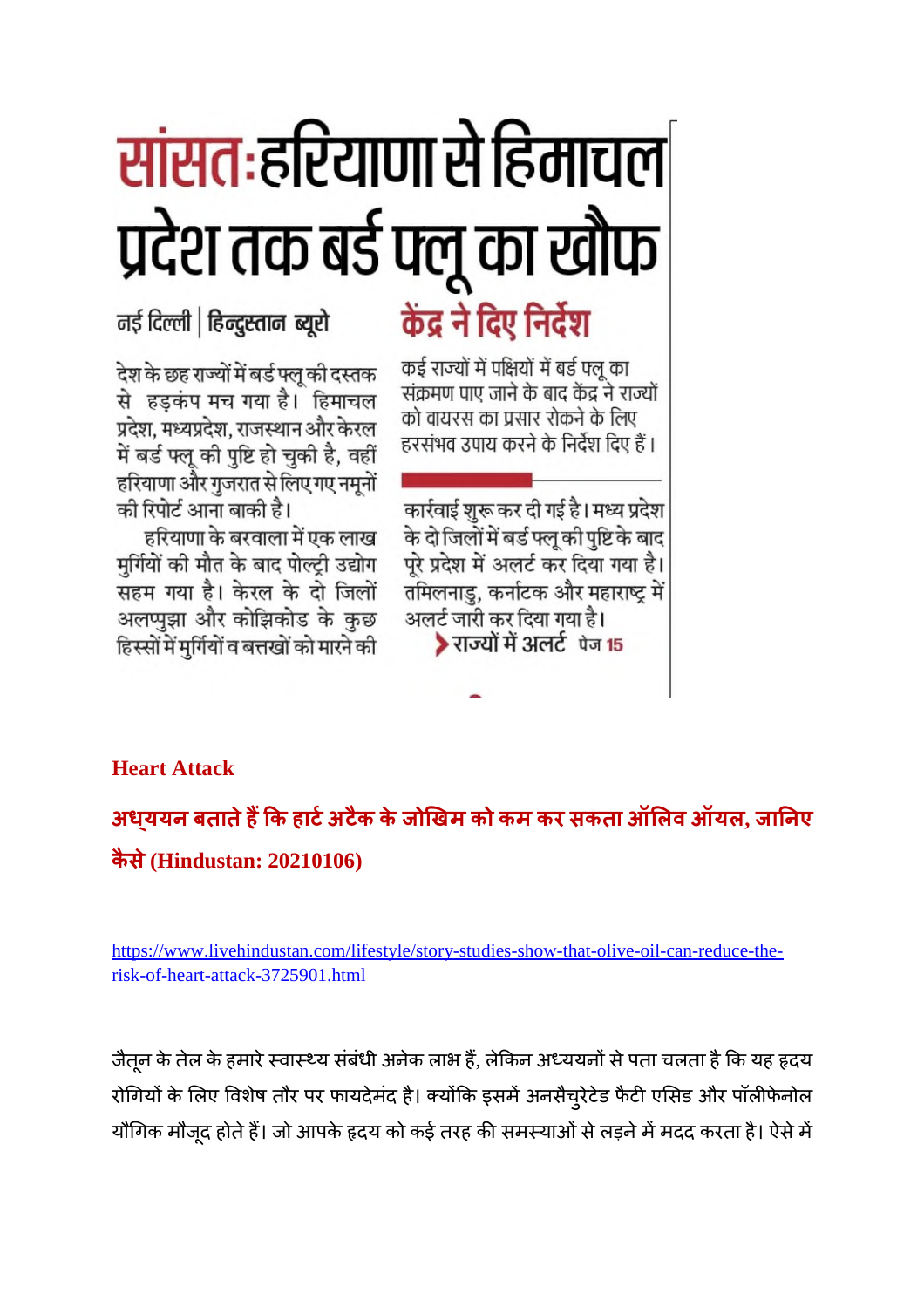सर्दियों में जैतून के तेल का सेवन करने से आपको अपने दिल को स्वस्थ रखने में मदद मिल सकती है, चलिए हम आपको बताते हैं कि कैसे सर्दियों में हार्ट हेल्थ के लिए फायदेमंद है जैतून का तेल।

# क्या कहती है स्टडी

अप्रैल 2020 में प्रकाशित 24 वर्षों के एक बड़े अध्ययन में 61,181 महिलाएं और 31,797 पुरुष शामिल थे। जिसमें यह दिखाया गया कि जैतून के तेल का सेवन हृदय रोग के जोखिम को कम करता है। कम जैतून के तेल के सेवन के साथ समूह की तुलना में उच्च जैतून के तेल सेवन समूह में 18% कम कोरोनरी दय रोग था।

शोधकर्ताओं ने 7 ग्राम से अधिक मार्जरीन, मक्खन, मेयोनेज़, या डेयरी वसा प्रति दिन उच्च वसा वाले भोजन के रूप में खाने वाले किसी भी व्यक्ति को लेबल किया। जब लोगों ने अस्वस्थ वसा के केवल 5 ग्राम प्रति दिन जैतून के तेल से बदल दिया, तो कोरोनरी हृदय रोग के जोखिम में 7% की कमी आई।

पोलफनोल दय रोग के जोखम को कम करता है

अन्य अध्ययनों से पता चलता है कि जैतून के तेल में पॉलीफेनोल यौगिक होता है, यह तत्व हृदय की रक्षा करते हैं। पॉलीफेनोल्स यौगिकों का एक समूह है जो दिल के दौरे और स्ट्रोक की दर को कम करता है।

# जैतून के तेल में अनसैच़्रेटेड फैटी एसिड होते हैं मौजूद

टोरंटो, कनाडा के सेंट माइकल हॉस्पिटल में हुए शोध में पता चला है कि रक्त में प्रोटीन, अपोलीपोप्रोटीन A-IV (Apo A-IV) महत्वपूर्ण था। यह प्लेटलेट एकत्रीकरण और थक्के को रोकता है। जब आप जैतून के तेल के साथ भोजन करते हैं, तो आपका Apo A-IV स्तर ऊपर चला जाता है। यह कुछ समय के लिए आपके प्लेटलेट्स को स्थिर करता है।

नतीजतन, कोई भी व्यक्ति जो जैतून के तेल के साथ भूमध्य आहार (Meditaranian diet) का सेवन करता है, उन में दिल के दौरे और स्ट्रोक का जोखिम कम होता है।

# पॉलीफेनोल और अनसैचुरेटेड फैटी एसिड

अन्य शोधों से पता चला कि जैतून के तेल में पॉलीफेनोल्स और असंतृप्त फैटी एसिड मौजूद होते हैं, जो लोगों को दिल के दौरे और स्ट्रोक से बचाता है। जब आप जैतून के तेल का उपयोग मेडिटेरियन डाइट के साथ करते हैं, जिसमें बहुत सारी सब्जियां होती हैं, तो आप सब्जियों के बायो फ्लेवोनोइड्स के साथ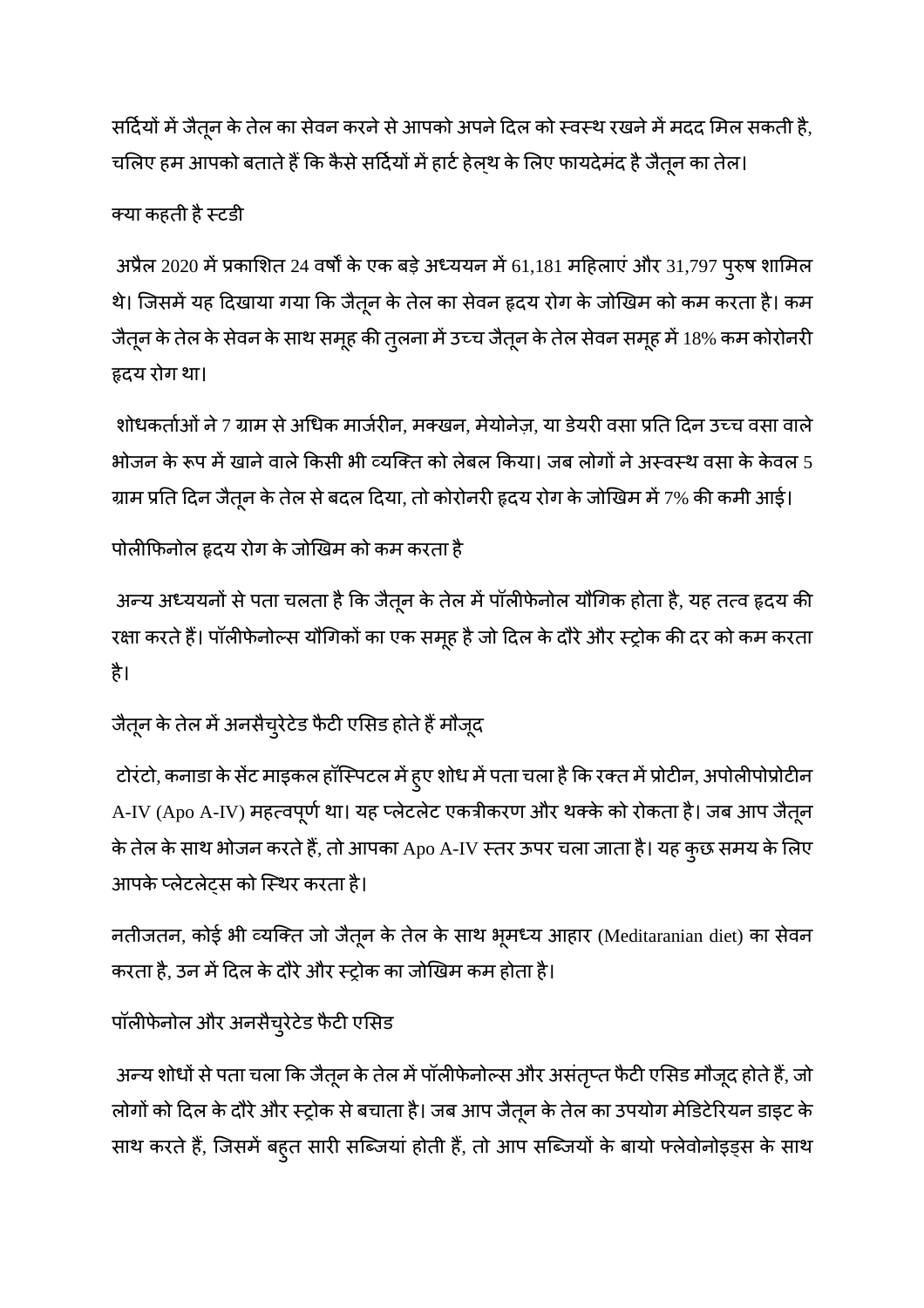जैतून के तेल के सुरक्षात्मक प्रभाव को बढ़ाते हैं। जिससे दिल के दौरे और स्ट्रोक का बहुत कम जोखिम होता है।

जैतून के तेल को अपने आहार में शामिल करने का यह एक बड़ा कारण हो सकता है। क्या आप नहीं चाहेंगी कि इस कड़कती सर्दी में आप अपने परिवार को यह हेलदी गिफ्ट दें।

# **WHO**

सावधान- ब्रिटेन के खतरनाक नए वैरिएंट की दुनिया के 41 देशों में दस्तक, WHO ने किया खबरदार (Dainik Jagran: 20210106)

https://www.jagran.com/world/united-kingdom-alert-who-said-uk-coronavirus-variantdetected-in-41-countries-jagran-special-21243053.html

क्या आप भी लंदन जाने का प्लान बना रहे हैं तो ठहरिए। यह खबर आपके लिए उपयोगी हो सकती है। कोरोना का खतरनाक नया संस्करण दुनिया में तेजी से पांव पसार रहा है। WHO का दावा है कि दुनिया के 41 देशों में दस्तक दे चुका है।

लंदन, ऑनलाइन डेसक। क्या आप भी लंदन जाने का पलान बना रहे हैं, तो ठहरिए। यह खबर आपके लिए उपयोगी हो सकती है। आप अपनी यात्रा को निरसत करिए, कुयों कि ब्रिटेन में मिला कोरोना वायरस का खतरनाक नया संस्करण दुनिया में तेजी से पांव पसार रहा है। विश्व स्वास्थ्य संगठन का दावा है कि यह अब तक दुनिया के 41 देशों में दस्तक दे चुका है। बता दें कि 14 दिसंबर को ब्रिटेन सरकार ने घोषणा की थी कि देश में एक नए कोरोना वायरस ने दसतक दिया है। महज चार सपताह में इस वेरिएंट ने 41 देशों में अपना पांव पसार चुका है। इस खबर के बाद कई मुलकों ने ब्रिटेन की यात्रा को स्थगित कर दिया है। आइए जानते हैं कि आखिर ब्रिटेन ने इसके रोकथाम के लिए क्या कदम उठाए हैं। नए वेरिएंट को रोकने के लिए दुनिया के अन्*य मुल्*कों ने ऐहतियात के तौर पर क्**या कदम उठाए हैं**।

नए वेरएंट करोकथाम के लए उठेबड़ेकदम

1- भारत ने गणतंत्र दिवस के अवसर पर ब्रिटेन के प्रधानमंत्री बोरिस जॉनसन को मुख्य अतिथि बनाया था। वहीं, अब प्रधानमंत्री जॉनसन ने अपनी भारत यात्रा को रद कर दिया है। भारत दौरा रद करने से पहले जॉनसन ने पीएम मोदी से फोन पर बात की है। गणतंत्र दिवस के अवसर पर भारत न आने पर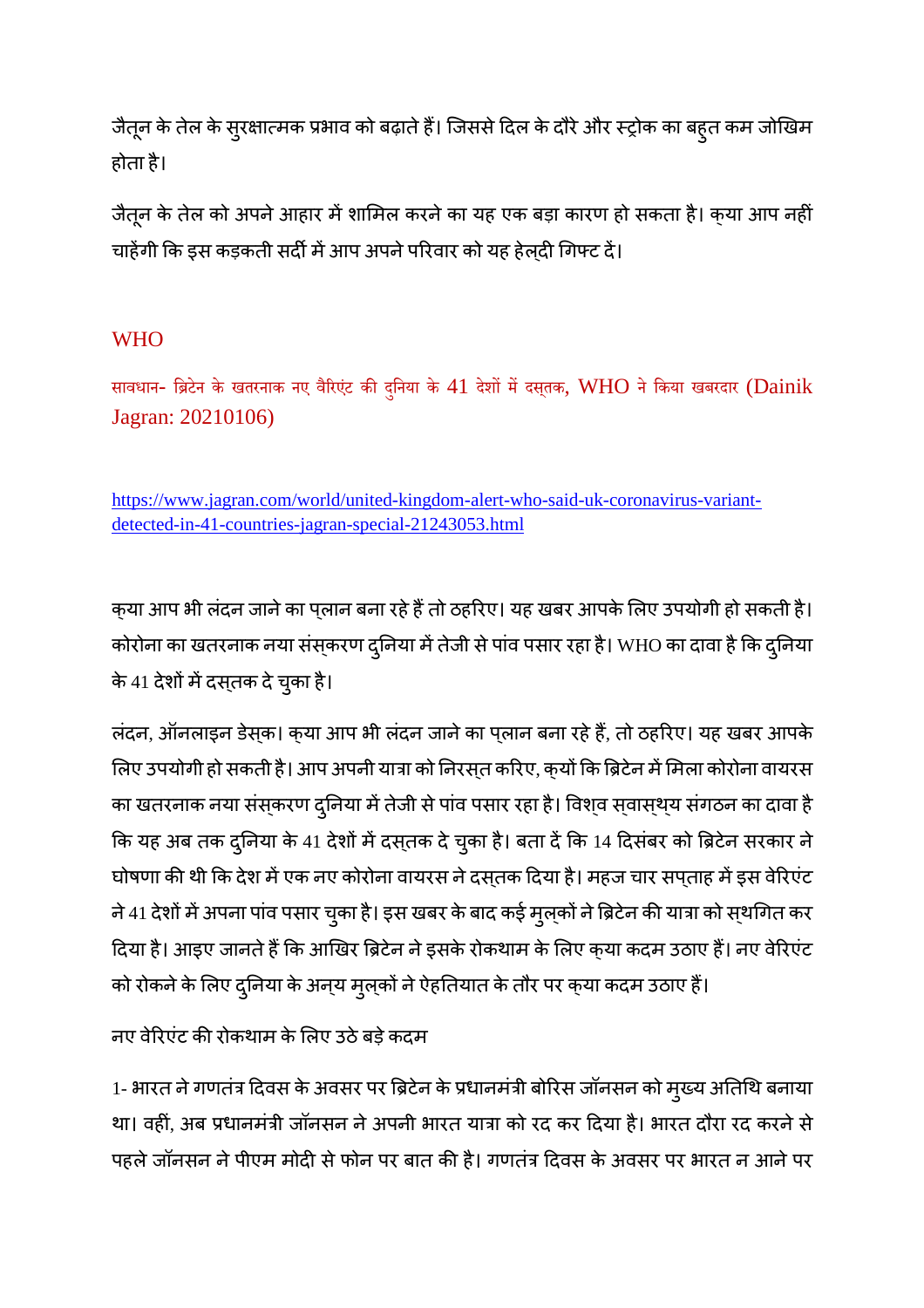उन्होंने पीएम मोदी से खेद भी जताया है। बोरिस जॉनसन ने कोरोना के नए स्ट्रेन और ब्रिटेन में लगाए गए लॉकडाउन के चलते ये निर्णय लिया है।

भारत में ब्रिटेन के उच्चायुक्त बने एलेक्स एलिस, सामरिक विशेषज्ञ के रूप में है खास पहचान

2- ब्रिटन ने कहा है कि कोविड-19 के प्रसार को सीमित करने के लिए सरकार जलद ही नए सीमा प्रतिबंधों की घोषणा करेगी। कैबिनेट कार्यालय मंत्री माइकल गोव ने मंगलवार को कहा कि जल्द ही सीमा सुरक्षा के लिए हम नए प्रस्ताव लाएंगे। उनहोंने कहा कि इसका मकसद देश को कोरोना वायरस के प्रसार से बचाना है। उनहोंने आगे कहा कि देश के नागरिकों के लिए संदेश साफ है कि उन्हें दूसरे देशों की यात्रा नहीं करनी चाहिए।

कोरोना के नए स्ट्रेन के रोकने के लिए ब्रिटेन सरकार लाएगी सीमा सुरक्षा के नए उपबंध, नागरिकों को यात्रा नहीं करने की सलाह

3- ब्रिटेन के प्रधानमंत्री बोरिस जॉनसन ने कोरोना संक्रमण के नए स्ट्रेन के बढ़ते संकट के बीच फिर से देश में लॉकडाउन का ऐलान किया है। बोरिस जॉनसन ने कहा कि कोरोना से निपटने के लिए कम से कम फरवरी के मध्य तक नया नेशनल लॉकडाउन लगाया है ताकि नए स्ट्रेन को रोका जा सके। एक तरफ ब्रिटेन में कोरोना की वैक्सीन लगाने का काम शुरू किया गया है तो दूसरी तरफ लॉकडाउन का ऐलान किया गया है। ब्रिटेन सरकार के चिकित्सा विशेषज्ञों ने कोरोना के नए वेरिएंट के प्रसार पर चिंता वयकत की थी और इसे खतरे की घंटी बताया है।

- प्रधानमंत्री जॉनसन ने कहा है कि वायरस ने अपने हमले का तरीका बदल दिया है, ऐसे में हमें भी सजग हो जाना चाहिए। देश के लिए यह कठिन समय है। प्रधानमंत्री ने कहा है कि लॉकडाउन के दौरान लोगों को घरों में ही रहना होगा और सिर्फ जरूरी काम से ही निकलने की इजाजत दी जाएगी। मसलन आवश्यक सामान लाने के लिए लोग घरों से निकल सकते हैं, अगर घर से काम नहीं कर पा रहे हैं तो दफ्तर जा सकते हैं। सभी गैर-जरूरी दुकानें और हेयरड्रेसर जैसी पर्सनल केयर सर्विस बंद रहेंगे।

आखिर क्यों खतरनाक है न्यू वेरिएंट

नए वेरिएंट की तीन प्रमुख बातें दुनिया को चिंतित कर रही हैं। यह बहुत जल्दी कोरोना वायरस के अन्*य* रूपों की जगह ले रहा है। इसके म्यूटेशन से वायरस के उन हिस्सों में बदलाव हुआ है जो मानव कोशिकाओं पर सीधे असर डालने में सक्षम हैं। इसमें N501Y नाम का म्यूटेशन हुआ है, जो शरीर की कोशिकाओं को प्रभावित करता है। शोध से यह बात सामने आई है कि कुछ म्यूटेशन की वजह से वायरस की इंसानी कोशिकाओं को संक्रमित करने की क्षमता बढ़ जाती है।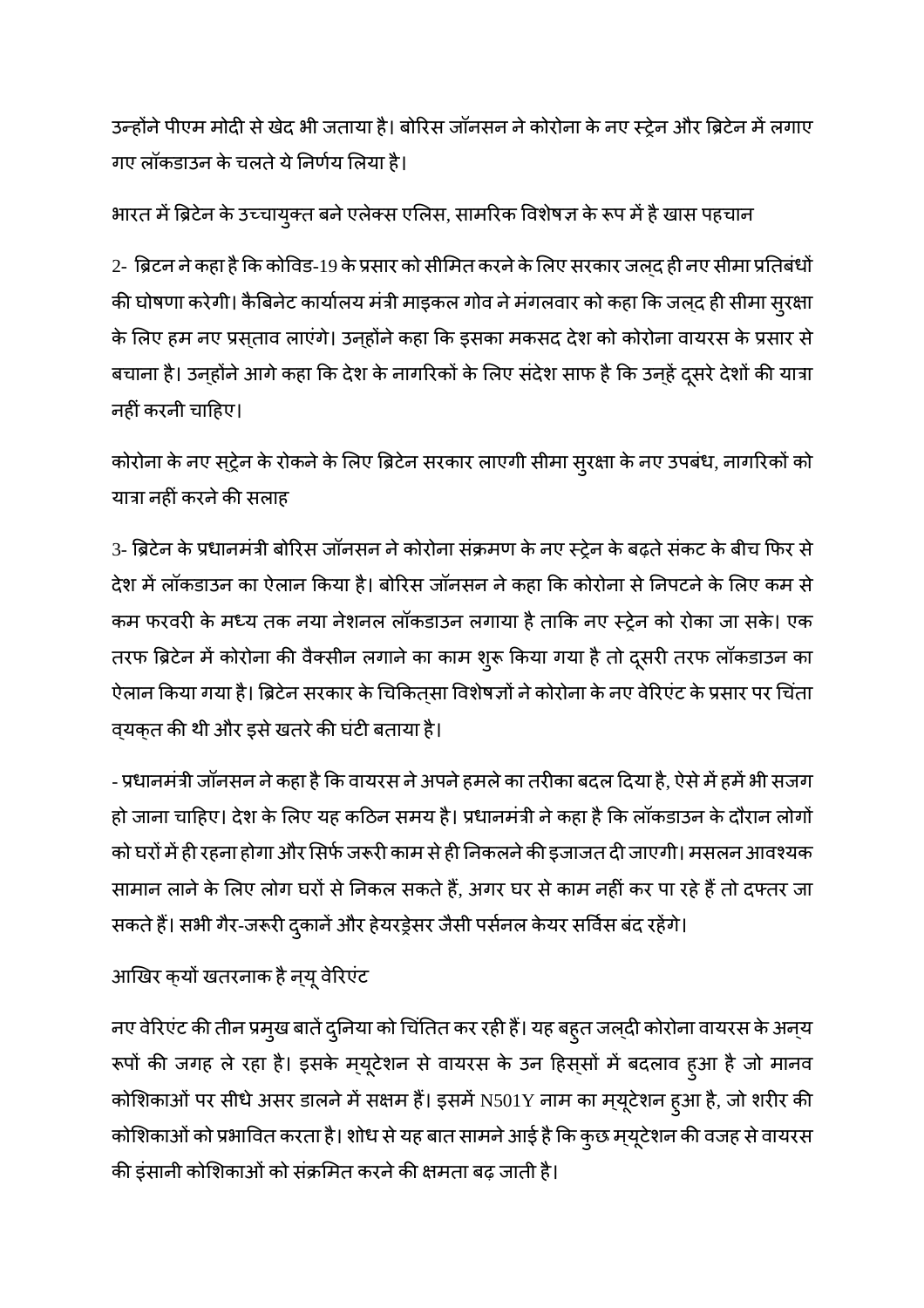# **Arthrit**

# **पल एस तकनीक कमदद सेमलेगी अथराइटस के ददमराहत (Dainik Jagran: 20210106)**

https://www.jagran.com/news/state-ncr-arthritis-pain-relief-with-the-help-of-safe-spinesurgery-jagran-special-21240520.html

ट्रिपल एस (सेफ स्पाइनल सर्जरी) तकनीक ऐसे मरीजों को राहत दे रही है।

दिल्ली के स्पाइन सर्जन डॉ. सुदीप जैन ने बताया कि ओपेन सर्जरी के मुकाबले अधिक कारगर है सेफ स्पाइनल सर्जरी। इसमें समय लगता है कम और नहीं रहना पड़ता है बेड रेस्ट पर और उसका प्राकृतिक लचीलापन भी बना रहता है।

नई दिल्ली, जेएनएन। ठंड का मौसम आते ही चिकित्सकों के पास गर्दन या कमर दर्द की समस्या से जूझ रहे मरीजों की संख्या बढ़ने लगती है। इन मरीजों को दवाइयों और व्यायाम से कुछ राहत तो मिल जाती है, लेकिन पूरी तरह आराम मिल जाए, यह संभावना कम ही रहती है। लंबे समय तक दर्द के प्रति लापरवाही और अनियमित जीवनशैली लोगों को अर्थराइटिस की समस्या का शिकार बना रही है।

तकनीकी संसाधनों के प्रयोग और लंबे समय तक काम करने की आदत ने स्पाइनल अर्थराइटिस को गंभीर समस्या बना दिया है, लेकिन प्रचलित मान्यताओं के विपरीत यह बीमारी लाइलाज नहीं है। ट्रिपल एस (सेफ स्पाइनल सर्जरी) तकनीक ऐसे मरीजों को राहत दे रही है।

प्रमुख लक्षण गर्दन में अकड़न होना हाथ-पैरों का सुन्न होना हाथ-पैरों में झनझनाहट हमेशा कमजोरी महसूस करना कमर का लचीलापन कम होना थोड़ा भी काम करने में थकावट लगना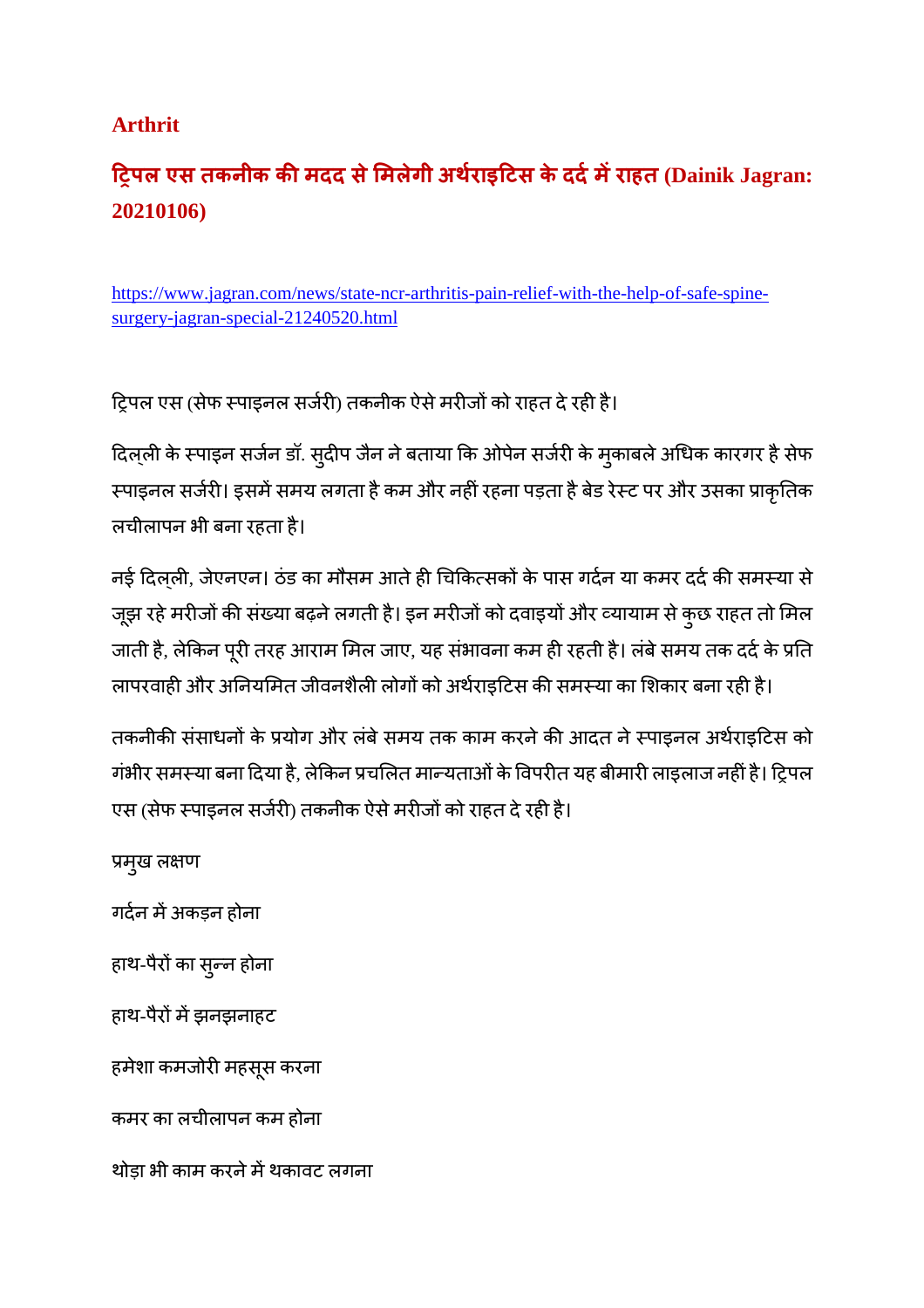पाइनल अथराइटस के कारण अनयमत जीवनशैल लंबे समय तक डेस्क वर्क खानपान में अनियमितता शरीर का अत्यधिक वजन गलत मुद्रा में बैठने की आदत काम के कारण अयधक तनाव लंबेसमय तक सफर करना, गाड़ी चलाना टीवी देखना, कंप्यूटर या लैपटॉप पर काम करना

क्या है ट्रिपल एस तकनीक: रोगियों में इस स्पाइनल सर्जरी को लेकर कई तरह की भ्रांतियां हैं। लोग यह मान बैठते हैं कि स्पाइनल सर्जरी बेहद जटिल होती है और इसमें सफलता भी बेहद कम मिलती है। जबकि चिकित्सा विज्ञान की प्रगति ने इस सर्जरी को बहुत आसान बनाया है। ट्रिपल एस यानी कि सेफ स्पाइन सर्जरी वह तकनीक है, जिसमें ओपेन सर्जरी जैसा कुछ नहीं किया जाता, बल्कि एक बारीक छेद की मदद से पूरा ऑपरेशन किया जाता है।

ऑपरेशन के दौरान इंट्रा ऑपरेटिव, पोलोरोस्कोपी और सीटी स्कैन की मदद से बेहद सटीक तरीके से इस सर्जरी को अंजाम दिया जाता है। इतना ही नहीं, सर्जरी में लेजर का इस्तेमाल किया जाता है ताकि नॉर्मल हड़डी और डिस्क को किसी प्रकार की क्षति न पहुंचे।

# **Infant**

# **Govt should next focus on well-being of the child from womb to first five years (The Indian Express: 20210106)**

https://indianexpress.com/article/opinion/columns/national-family-health-survey-childnutrition-development-services-malnutrition-mortality-rate-7134409/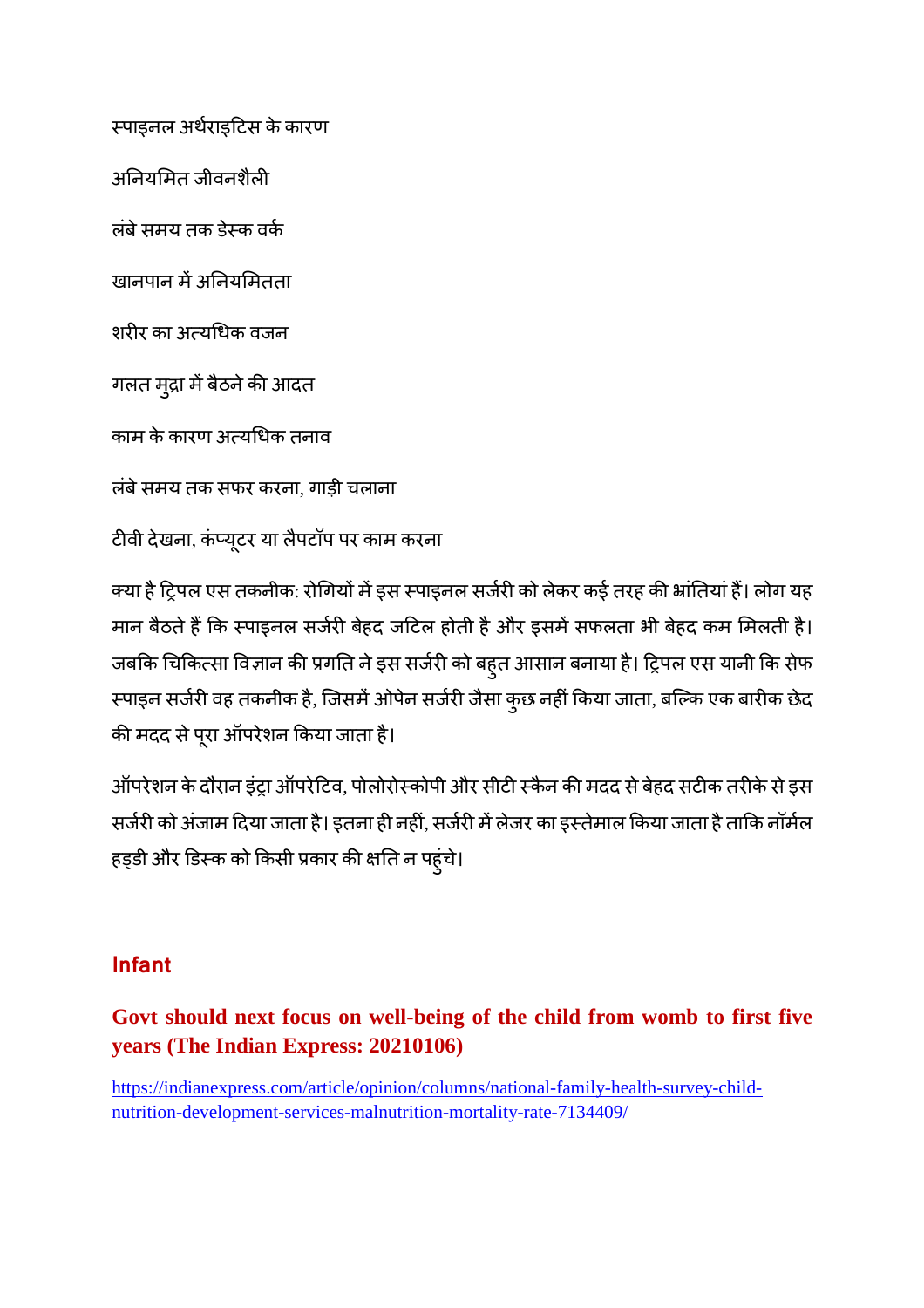India continues to be successful in preventing child deaths, but the health and nutrition of the surviving, living child has deteriorated, somewhat worryingly.

The NFHS has 42 indicators related to child's health and nutrition (there is one indicator on school enrolment which falls outside the scope of this analysis).

The recently released fifth round of the National Family Health Survey (NFHS-5) provides new and reliable evidence to assess some dimensions of micro-development performance before COVID struck. The survey covers health, nutrition (of mother and child) and the overall quality of lives.

In a recent piece on these pages ('New welfarism of India's Right', IE, December 22) we had argued that the data illustrated significant gains achieved by the government in respect to its distinctive approach to redistribution and inclusion that we called New Welfarism. This involved the subsidised public provision of essential goods and services, normally provided by the private sector. Access to banks accounts (especially for women), clean fuel for cooking, toilets and power had increased and at a significantly faster pace since 2015 than before.

Here, we provide preliminary evidence on the health and nutrition of the child in India. Since the latest round only has data for 17 states and five Union territories, our findings cover only 54 per cent of India's population. Madhya Pradesh, Uttar Pradesh, Punjab, Rajasthan and Tamil Nadu are notable exclusions. Another point to emphasise is this: The New Welfarism was consciously driven by the Centre and it could, therefore, reasonably claim credit for its success. In contrast, many of the child-related outcomes are also determined by state-level implementation, therefore neither success nor failure can be attributed to one source. With those caveats, we explain the data and then present our results.

The NFHS has 42 indicators related to child's health and nutrition (there is one indicator on school enrolment which falls outside the scope of this analysis). Indicators fall into nine categories and each of these can be divided into outcomes and inputs as the table shows. For example, neonatal, infant and under-5 mortality rates can be thought of as outcomes. Similarly, all the nutrition indicators —stunting, wastage, excess wastage, underweight and overweight — as well as the prevalence of diarrhoea, acute respiratory illness (ARI) and anaemia can also be classified as outcomes. In contrast, the post-natal care indicators relating to visits made by health workers, the provision of vaccinations and Vitamin A, and the extent and nature of feeding for the child can be classified as inputs (details of the NFHS questions are available online).

The input indicators are not easy to aggregate in easy or obvious ways, so we leave that as material for future research. Instead, we present some findings on the 11 child outcomes below. First, though, some nuances. We score wasting (weight for height of children) as an improvement because even though the gains were marginal, they reversed a negative trend between 2005 and 2015. However, the wasting outcome must be treated with caution because trends on wasting move contrary to those of "severe wasting" even from 2005. There is also one indicator we have ignored, since it is difficult to classify: Underweight, where there were marginal gains, but a slowdown relative to the past.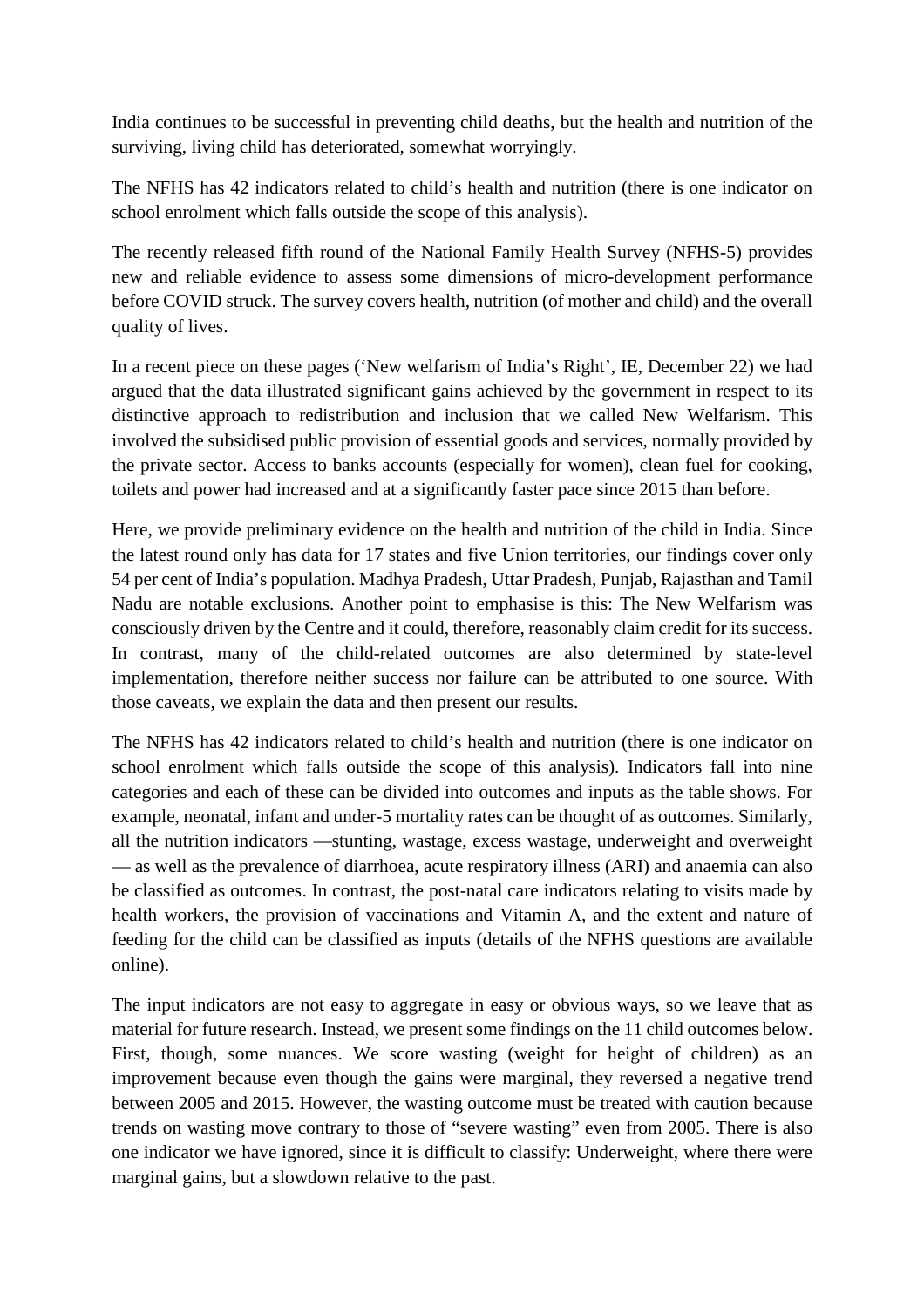Now, for the results, which can be summarised as: India continues to be successful in preventing child deaths, but the health and nutrition of the surviving, living child has deteriorated, somewhat worryingly.

Of the 10 outcomes, there have been improvements in four (Figure 1). It is readily apparent that India continued to make progress in preventing child-related deaths (neonatal, infants and under-5). That said, the pace of improvement in child mortality slowed down relative to the previous 10 years. For example, between 2005 and 2015, the infant mortality rate came down by nearly 2 percentage points per year while between 2015 and 2019 that pace halved to 1 percentage point per year (post-2015, the mortality lines are flatter than before in Figure 1). Whether some slowing should be expected because India is now close enough to the desirable benchmark is an open question.

Figure 2 shows the six indicators where outcomes have deteriorated. These all relate to what happens after survival: The health (anaemia, diarrhoea, and acute respiratory illness (ARI)) and nutrition (stunting, and overweight) of the child deteriorated between 2015 and 2019. In none of these cases is the aggregate deterioration driven by outliers, that is, by one or two states.

Moreover, the absolute deterioration in health and nutrition indicators must be seen against the fact that they reversed the historic trends of steady improvements. That is particularly true of the prevalence of diarrhoea and anaemia and to a lesser extent of stunting and acute respiratory illness (post-2015, the lines slope downwards whereas they sloped upwards from 2005-2015).

Several factors probably play a role in explaining these outcomes. As already noted, implementation capacity of individual states probably played an important role. Sector-specific factors such as changing diets are also implicated. But the fact of a broader deterioration in outcomes hints at the likelihood of a common factor, namely the macro-economic growth environment, which determines employment, incomes and opportunities. At the least, it is safe to conjecture that some of these outcomes are inconsistent with the narrative of a rapidly growing economy.

We mentioned earlier that the NFHS provides data on child-related inputs. These need to be examined too. Suppose it turns out that the Centre and the states have done a good job in improving the quality and quantity of inputs that go into the child, then there would be a real puzzle: Why do outcomes and inputs diverge? Indeed, as we showed in our earlier piece, the government has made great strides in providing a number of basic needs to households such as toilets, clean cooking fuel, power and bank accounts. Those developments would also serve to aggravate the puzzle of why the health and nutrition of the child in India has deteriorated.

As discussed in Chapter 5 of the Economic Survey of 2015-16, perhaps the next big welfare initiative of the government, building on the considerable success of its New Welfarism, should be a mission-mode focus on the well-being of the early child (and of course the mother), from the womb to the first five years, which research shows is critical for realising its long run potential as an individual.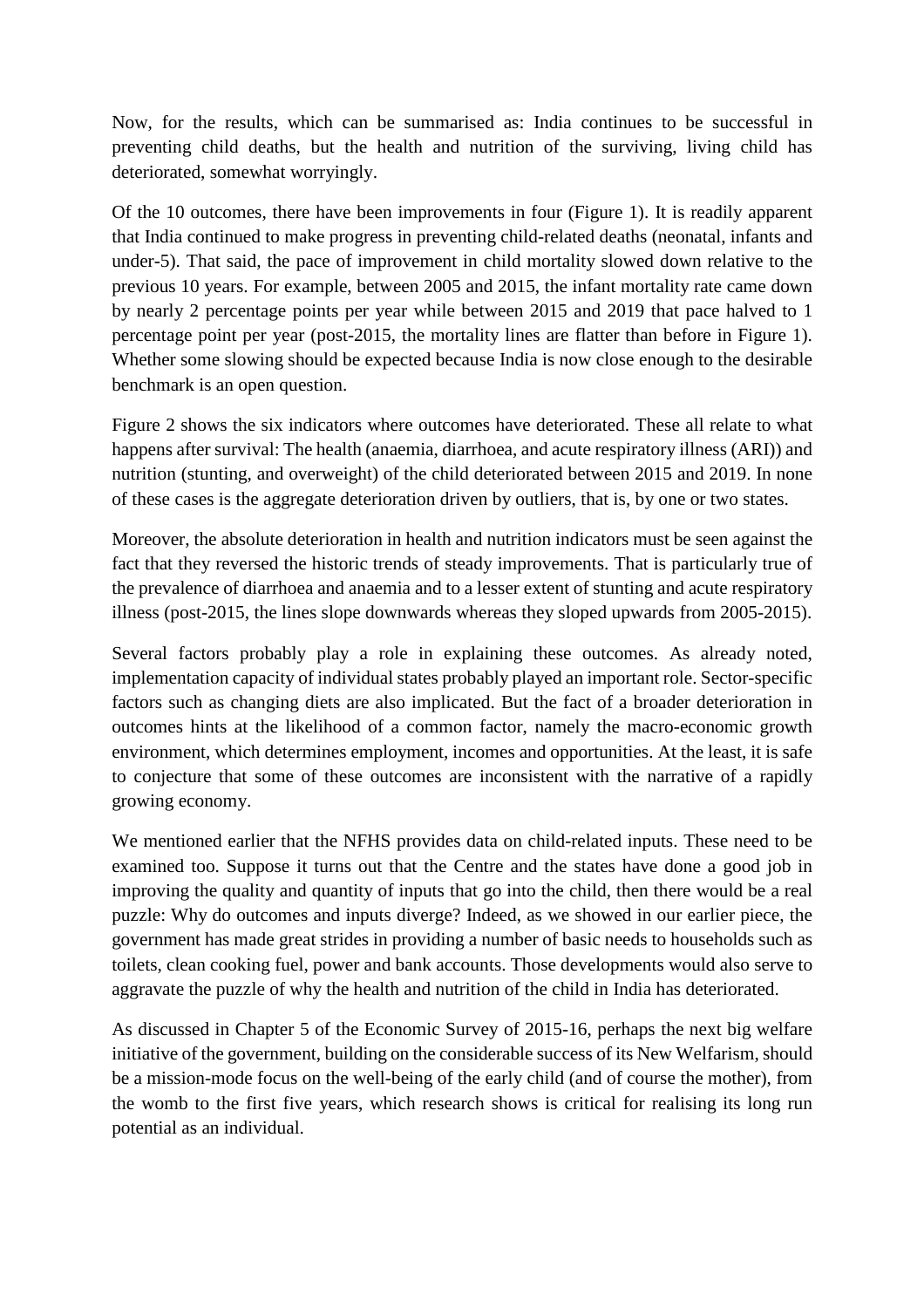## **H5N1 virus**

# **Centre issues bird flu alert after H5N1 virus found in samples from Himachal (The Indian Express: 20210106)**

https://indianexpress.com/article/india/centre-issues-bird-flu-alert-after-h5n1-virus-found-insamples-from-himachal-7134341/

Bird flu outbreak: States have been asked to take up surveillance and monitoring of birds for any signs of the disease and take appropriate measures for controlling it on priority.

With thousands of birds dying in five states across the country and confirmation of the H5N1 avian influenza virus in samples from migratory birds found dead in the Pong Dam Lake in Himachal Pradesh, the Union Ministry of Environment, Forests and Climate Change on Tuesday issued a high alert, and asked all Chief Secretaries to take "urgent measures" considering the seriousness of the situation and the "possibility of spread of the disease to humans and other domesticated animals/birds".

States have been asked to take up surveillance and monitoring of birds for any signs of the disease and take appropriate measures for controlling it on priority.

This came after the ICAR-National Institute of High Security Animal Diseases in Bhopal detected avian flu in samples from a large number of migratory birds found dead in the Pong Dam Lake in Himachal Pradesh. The migratory waterfowl, mostly Bar-Headed Geese, found dead in the lake area rose to 2,700 on Tuesday, with officials surveying the area in Kangra district to check the spread of the flu to domestic poultry birds.

The Union ministry has directed state governments to set up state-level monitoring committees for migratory birds and develop action plans dealing with any emergency. These committees are to collaborate with the State Veterinary Departments in collection of samples and to keep proper vigil. All deaths of migratory birds, whatever be the number and cause, are also to be reported to the MoEFCC immediately.

Meanwhile, culling of chickens and ducks began on Tuesday in parts of Kerala to contain the H5N8 strain of bird flu, while Jammu and Kashmir sounded an alert and started collecting samples from migratory species after Himachal Pradesh, Rajasthan and Madhya Pradesh reported cases of the avian influenza.

In Haryana, more than four lakh poultry birds have died at farms in Panchkula district in the past 10 days, officials said, adding that a team from Jalandhar's Regional Disease Diagnosis Laboratory has collected samples. There are no confirmed reports of avian influenza till now, an RDDL spokesperson said.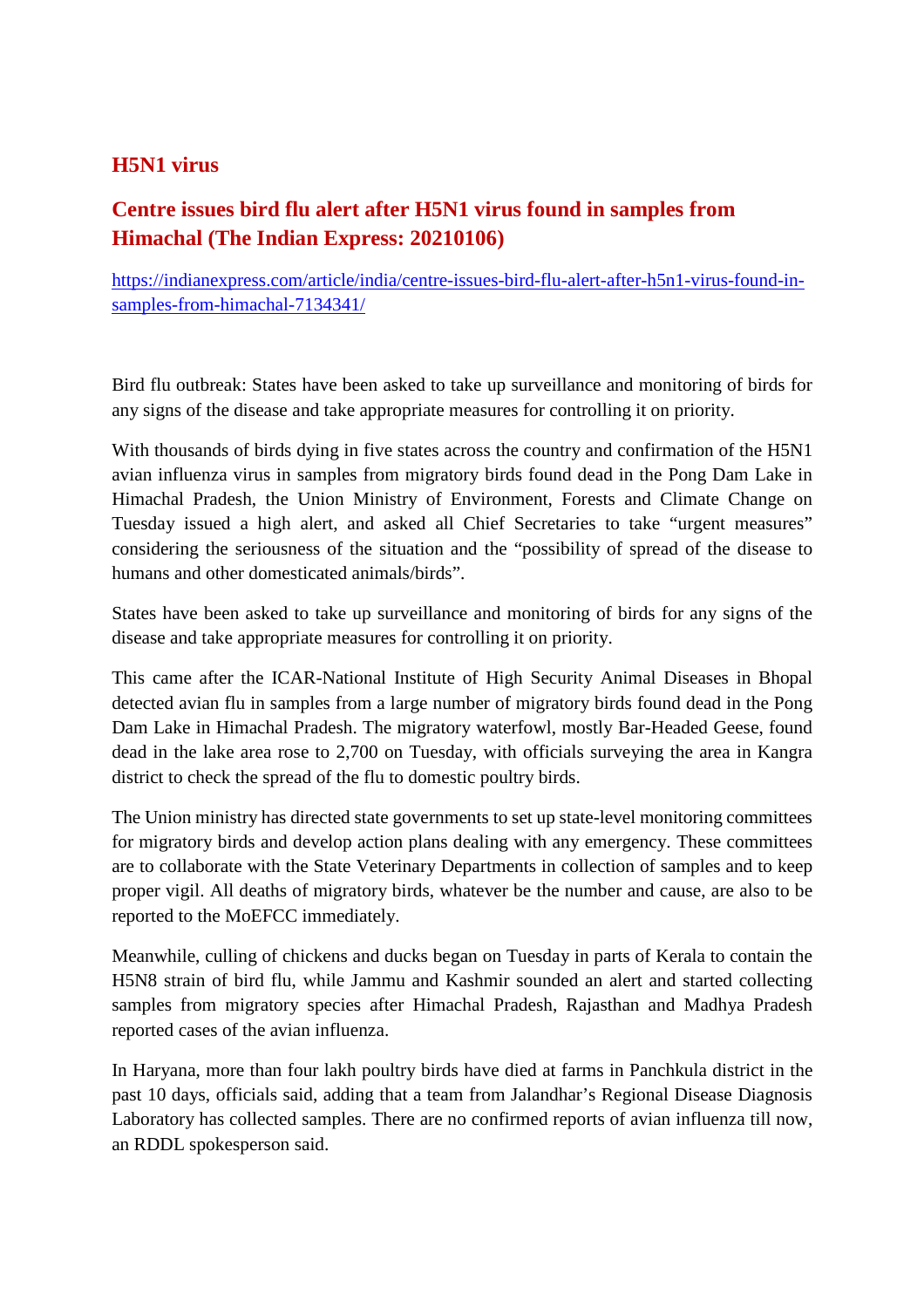Karnataka and Tamil Nadu have stepped up surveillance and formed guidelines following the outbreak of the viral infection in neighbouring Kerala, where around 1,700 ducks have died due to the flu.

In Madhya Pradesh, officials said that 155 dead crows in Indore have been found with the H5N8 strain since the pathogen was first detected in the city a week back, while in Rajasthan, after Jhalwar, birds in Kota and Baran were found with the infection.

"The avian influenza spreads rapidly, there could be a likelihood of humans getting affected. So, as a precaution, the directorate general of health services has evolved a contingency plan for the management of human cases," Tamil Nadu health secretary J Radhakrishnan said.

Bird flu is a highly infectious and severe respiratory disease in birds caused by the virus which can occasionally infect humans as well, although human-to-human transmission is unusual, according to the World Health Organisation. There is also no evidence, the WHO says, that the disease can spread to people through food prepared and cooked properly as the virus is sensitive to heat, and dies in cooking temperatures.

## **CSIR labs**

# **From CSIR labs, fresh evidence and advice on airborne Covid spread (The Indian Express: 20210106)**

https://indianexpress.com/article/explained/from-csir-labs-fresh-evidence-and-advice-onairborne-covid-spread-7134297/

The transmission of SARS-CoV2 was initially thought to be happening mainly through contact and droplets coming out during speech, coughs or sneezes.

Scientists collected 64 air samples from different locations in six hospitals in these cities, and another 17 from closed rooms occupied by infected people who were without masks and asked to talk on the phone or with one another.

A new study by laboratories in Hyderabad and Mohali has found fresh evidence that the risk of airborne transmission of the novel coronavirus is quite low if sufficient physical distance is maintained and prolonged interaction with an infected person is avoided.

The transmission of SARS-CoV2 was initially thought to be happening mainly through contact and droplets coming out during speech, coughs or sneezes. But several studies later reported transmission among people who were suitably distanced but had shared enclosed spaces, like a closed room or vehicle. That suggested that the virus possibly travels in air to far greater distances than the two to three feet that was originally considered the zone of risk.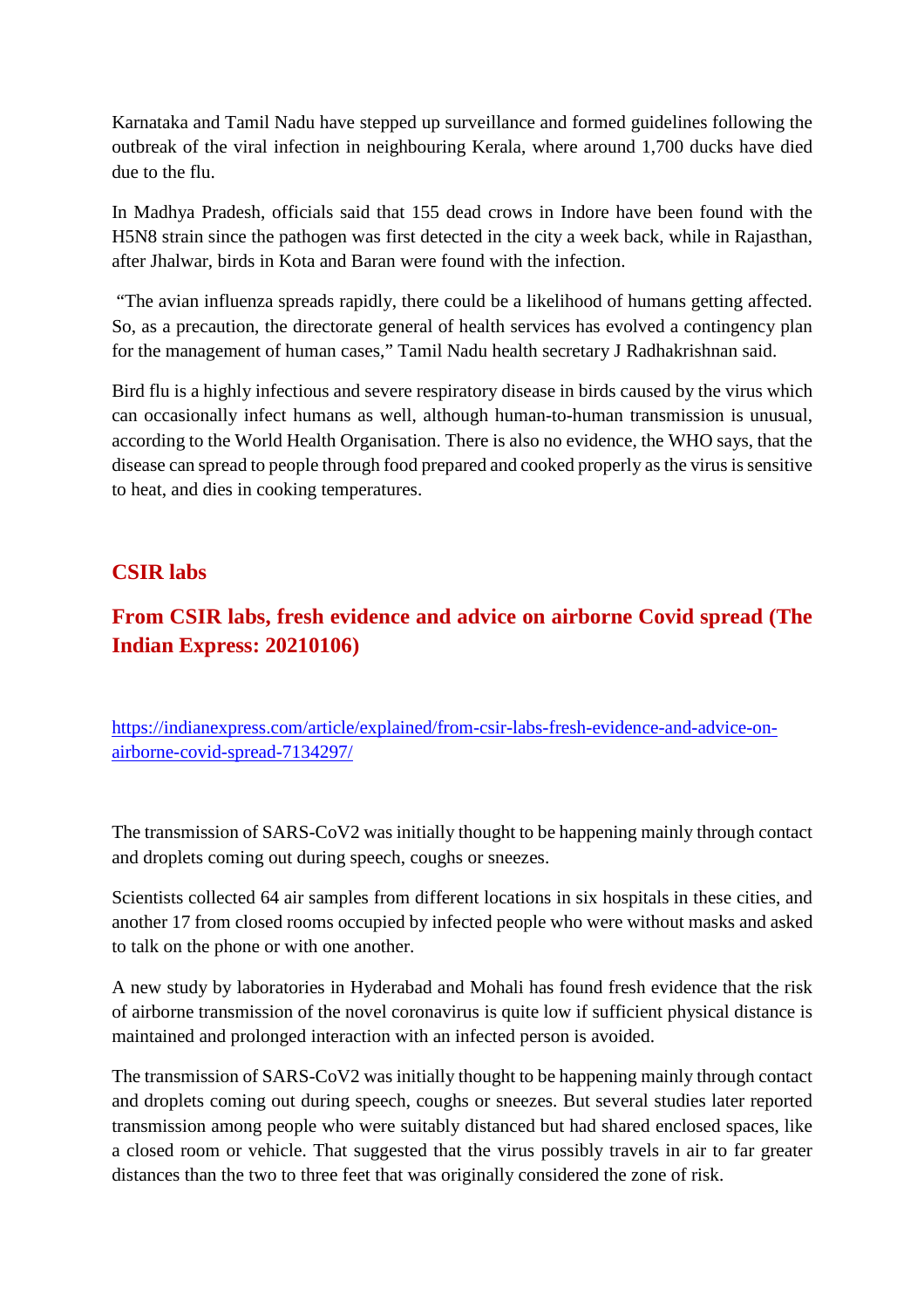Scientists at two laboratories of the Centre of Scientific & Industrial Research (CSIR), the Centre for Cellular and Molecular Biology in Hyderabad, and Institute of Microbial Technology in Chandigarh, have studied the extent of transmission through air. The study, conducted in hospitals in these two cities, found that the risk of exposure in closed rooms through airborne transmission was higher if there were more infected people present, but that in normal circumstances the virus was not found more than four feet from the infected person. The study has said that demarcating Covid and non-Covid areas in hospitals was a good strategy, and that masks were still very effective.

"Not that we did not know these things, but we have been able to generate more data which validate it from a scientific perspective," said Shekhar Mande, Director General of CSIR.

The scientists collected 64 air samples from different locations in six hospitals in these cities, and another 17 from closed rooms occupied by infected people who were without masks and asked to talk on the phone or with one another. Four samples taken from Covid areas of hospitals, and one from the closed room were found to contain the virus.

"The virus could not be detected in any of the non-Covid areas, providing objective evidence that the strategy of separating hospital premises into Covid and non-Covid care areas is effective," said the study, which is currently on a preprint server.

"The positivity rate was found to be higher when the number of COVID patients were higher in the room… A point to be highlighted from the hospital experiments was that in three-fourth of the samples which were positive, the sampler was at least 10 feet away from the nearest patient… this may be an indicator that long term presence of COVID positive patients in an enclosed space may contribute to a significant increase in aerosol burden in the air," the study said.

The study also found that in "neutral" conditions, with no particular air flow direction, the virus did not travel much in the air.

"Virus could not be picked up at a distance of even 4 feet when COVID positive individuals spent a short time (20 minutes) in the room. This indicates that short duration of exposure to a COVID positive individual may not put one at a significantly increased risk. The samples collected at 8 feet and 12 feet subsequently were also negative," it said.

#### Takeaways & recommendations

Based on this study, and also the findings from some other studies, the CSIR has issued an advisory

PUBLIC TRANSPORT: Exposure to a Covid-19-positive individual for a short duration (30 minutes) when adequate precautions are being taken does not significantly increase the risk of contracting the disease. Taking this into consideration, short-duration travel in Metro/local trains or buses is likely to be safe. If one needs to travel longer, the journey may be broken in to parts to mitigate the risk. For example, if the journey from point A to B is for an hour, it can be broken down in to two journeys of half an hour each.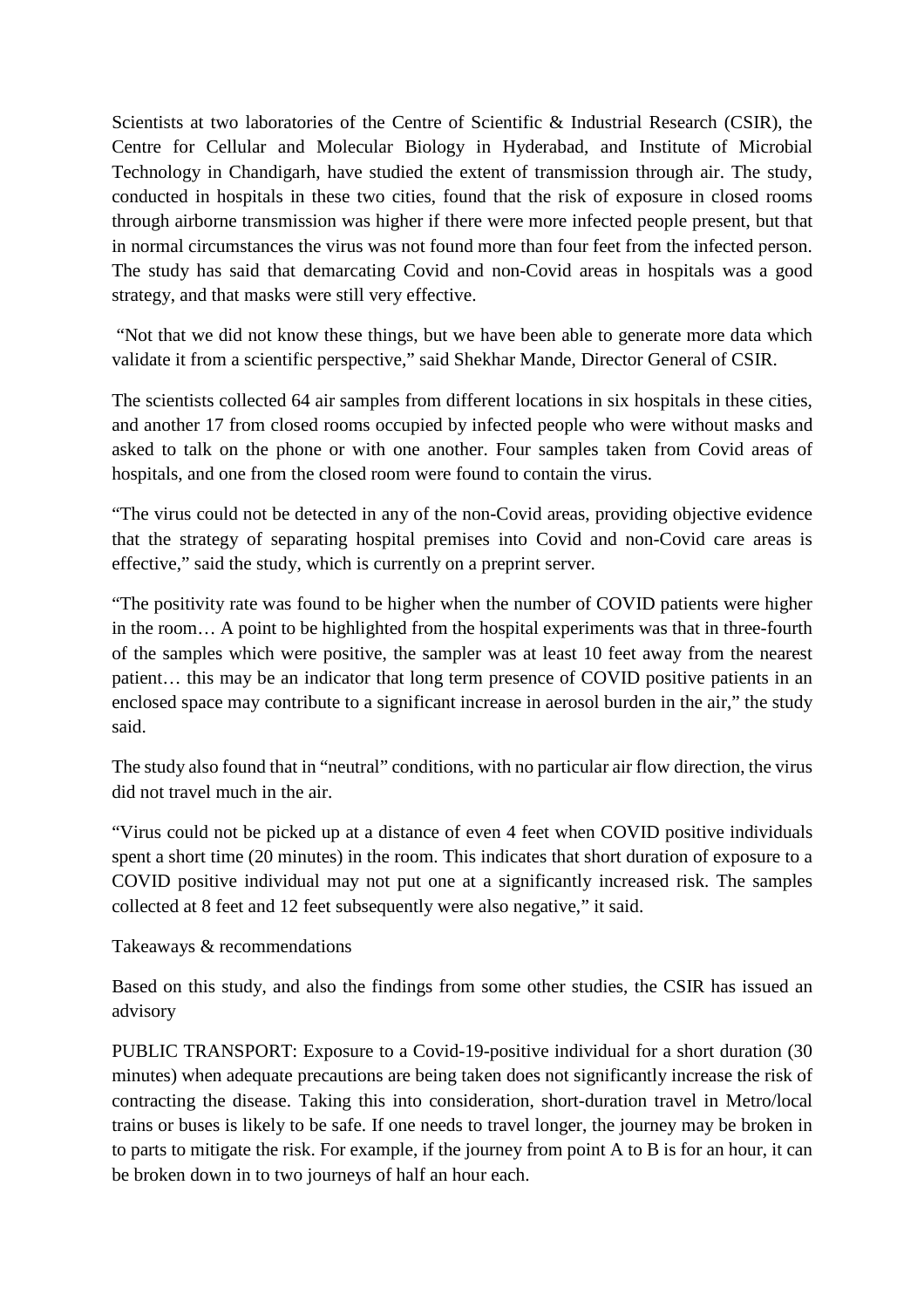CAUTION ON PUBLIC TOILETS: Flushing has the potential to generate aerosols which can stay longer in the air and the virus is known to be excreted in stool. Masks should be always kept on while using these and if possible, the same toilet should be reused only half an hour after the previous use. Pictorial instructions should be stuck in the toilets regarding cleaning them after utility. This should be followed by adequate hand hygiene.

HOME & HOSPITAL: Spending more time in closed spaces can be risky even if social distancing is maintained. Open, well-ventilated spaces carry less risk of infection. In a family, if a person tests Covid-19-positive and is advised by the doctor to be home-quarantined, he/ she should be isolated in a separate room to prevent the infection spreading to other family members. His/her toilet should be separate from the toilet(s) used by others.

# **Antibodies**

# **Antibodies target different parts of coronavirus in mild and severe cases (The Indian Express: 20210106)**

https://indianexpress.com/article/explained/antibodies-target-different-parts-of-coronavirusin-mild-and-severe-cases-study-7134294/

Antibodies that recognise and bind to the spike protein block its ability to bind to the human cell, preventing infection. On the other hand, antibodies that target other viral components are unlikely to prevent viral spread.

Researchers test for SARS-CoV-2, the virus that causes the COVID-19 disease, at a lab. (The New York Times: Emile Ducke, File)

Antibodies against Covid-19 preferentially target a different part of the virus in mild cases and a different part in severe cases, according to a new study by researchers at Stanford Medicine. The study is published in the journal Science Immunology.

SARS-CoV-2 binds to human cells via a structure on its surface called the spike protein. Once inside, the virus sheds its outer coat to reveal an inner shell encasing its genetic material. Soon, the virus created multiple copies of itself, which are then released to infect other cells.

Antibodies that recognise and bind to the spike protein block its ability to bind to the human cell, preventing infection. On the other hand, antibodies that target other viral components are unlikely to prevent viral spread.

The researchers studied 254 people with asymptomatic, mild or severe Covid-19. Twenty-five people in the study died of the disease. They found that people with severe Covid-19 have a lower proportion of antibodies targeting the spike protein used by the virus to enter human cells than of antibodies targeting proteins of the virus's inner shell.